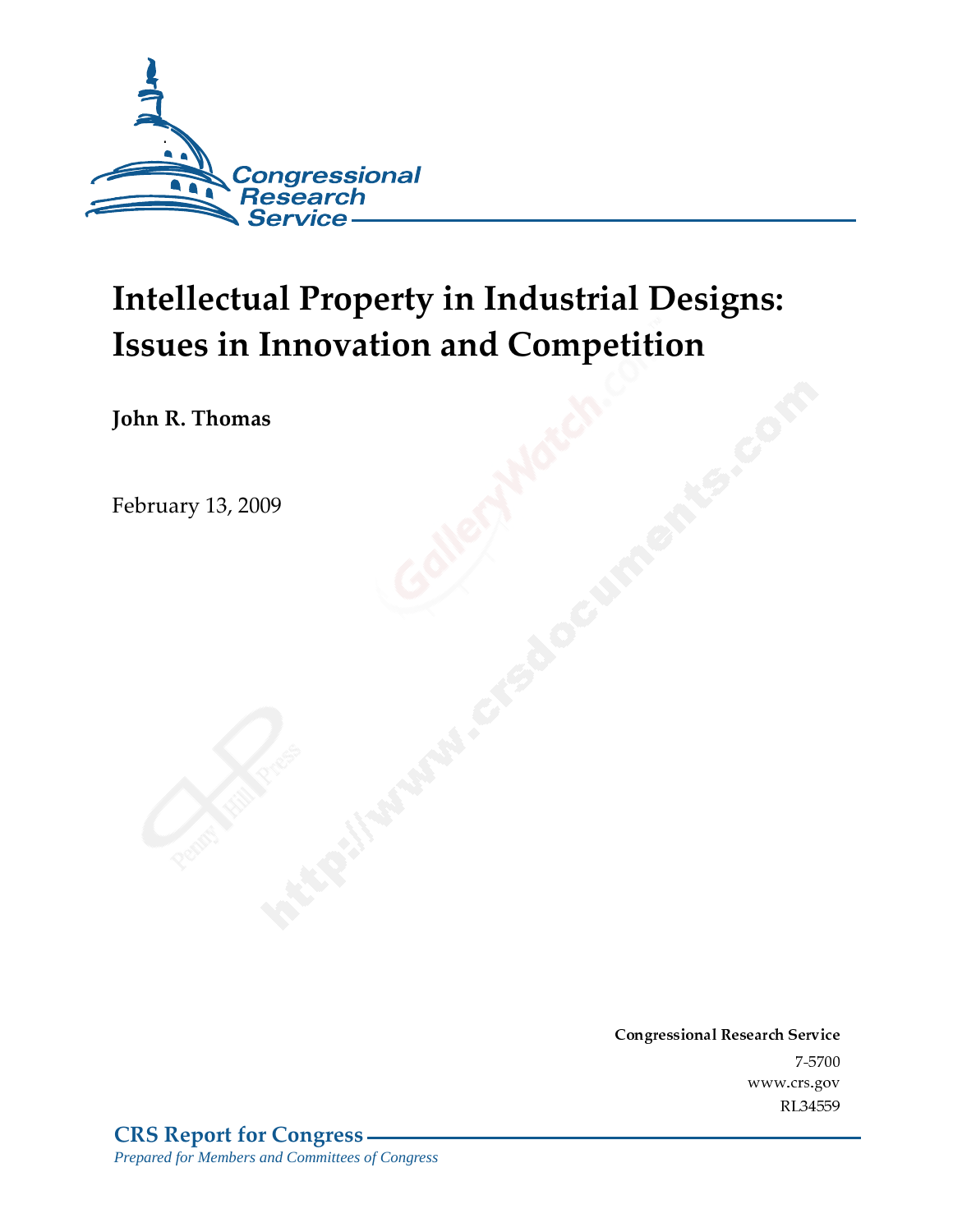### Summary

Under current intellectual property laws, industrial designs may potentially be protected through design patents, trade dress, and copyright. In addition, the Vessel Hull Design Protection Act established a specialized, or *sui generis*, intellectual property right for the protection of boat hull designs. Some experts argue that the present intellectual property regime does not adequately protect industrial designers.

The  $110<sup>th</sup>$  Congress engaged in a number of activities with respect to industrial designs. Some of these issues may potentially arise in the future. First, the  $110<sup>th</sup>$  Congress enacted P.L. 110-434, the Vessel Hull Design Protection Act Amendments of 2008. Some experts believe that earlier legislation, the Vessel Hull Design Protection Act, had been underused because it allowed competitors to copy a protected boat hull design so long as they introduced changes to the design of the deck. P.L. 110-434 specified that protection is available for designs of hulls and decks, either individually or in combination.

Bills that would have provided proprietary rights in fashion designs were introduced before the House and Senate. This legislation would have amended the Vessel Hull Design Protection Act to allow for the protection of fashion designs. The term of protection would have been three years based upon registration with the U.S. Copyright Office.

Another bill would have established a "repair" exemption within the Patent Act. Although potentially of broad application, this legislation appeared to have been motivated by the enforcement of design patents that are said to restrict competition in the secondary market for automobile replacement parts.

The Senate has also recently provided its consent to ratify the Geneva Act to the Hague Agreement Concerning the International Registration of Industrial Designs, an international agreement that would allow U.S. designers more readily to obtain intellectual property protection overseas. Accession to this international agreement would require changes to the design patent statute, including expansion of the term of design patents from 14 to 15 years.

Recent, significant judicial developments concerning the scope of protection accorded to design patents have also occurred.

Supporters of *sui generis* regimes assert that they allow for protection of subject matter, like industrial designs, that at times fall outside traditional intellectual property paradigms. Proponents believe that these systems can prevent levels of free riding that ultimately discourage innovation. However, some observers are concerned that the proliferation of such systems may limit the ability of others to compete, ultimately diminishing consumer choice.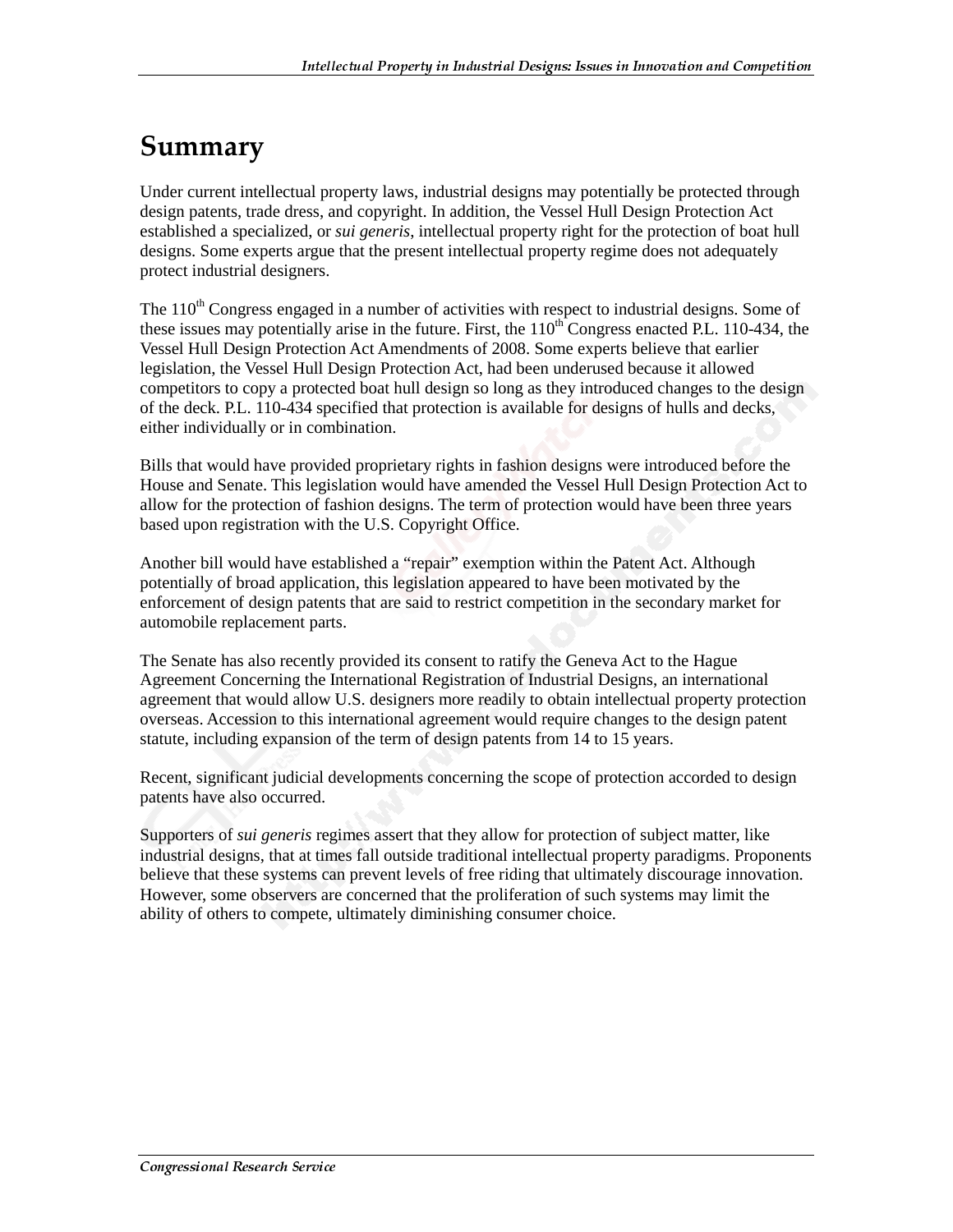### **Contents**

#### Figures

#### **Contacts**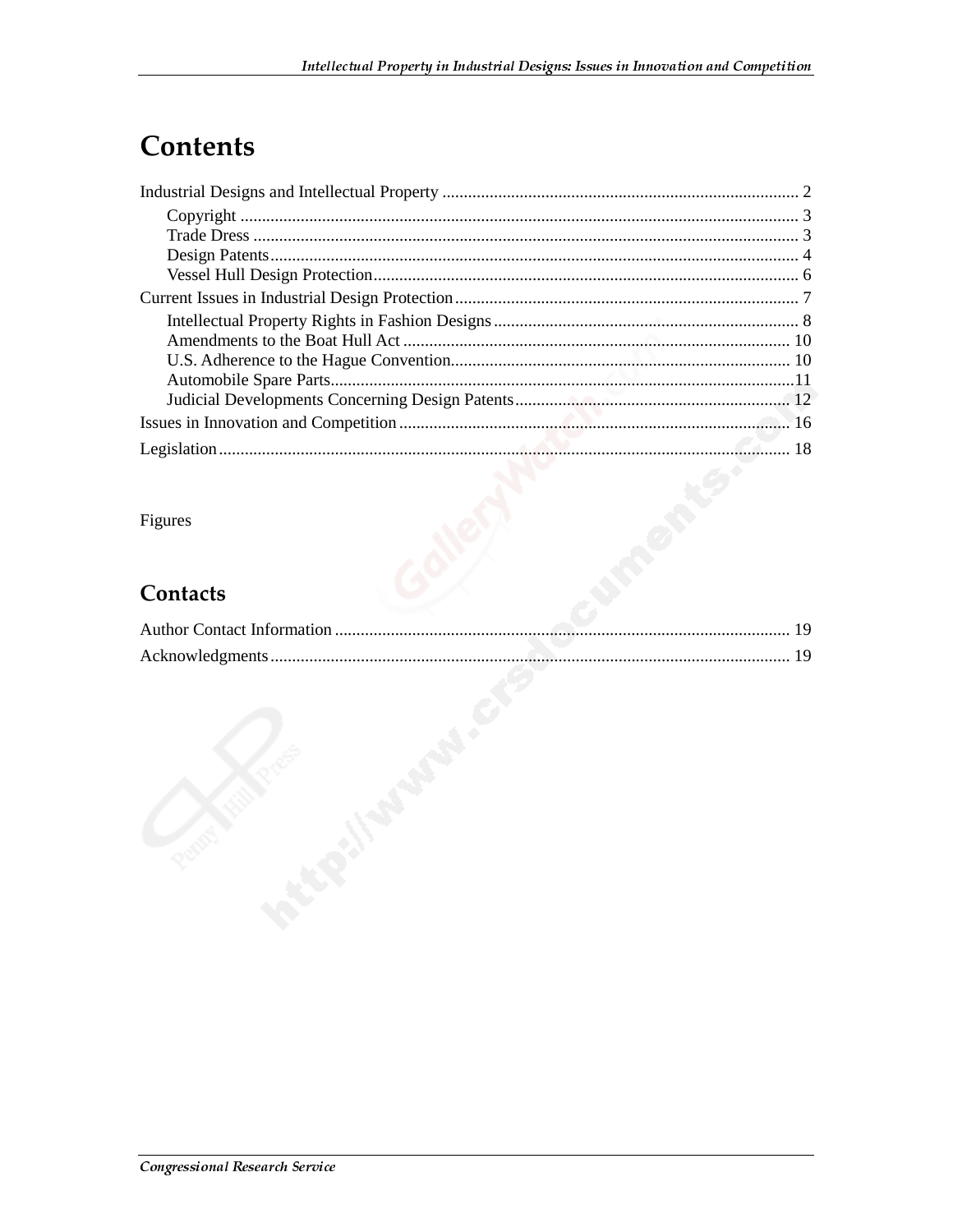n recent years, Congress has expressed interest in intellectual property protection for industrial designs. The  $110^{th}$  Congress enacted P.L. 110-434, the Vessel Hull Design Protection Act Amendments of 2008.<sup>1</sup> Bills that would provide proprietary rights in fashion In recent years, Congress has expressed interest in intellectual property protection for industrial designs. The  $110^{th}$  Congress enacted P.L. 110-434, the Vessel Hull Design Protection Act Amendments of 2008.<sup>1</sup> Bills t unenacted legislation was also introduced in the House would establish a "repair" exemption within the Patent Act.<sup>3</sup> Although potentially of broad application, this legislation appears to have been motivated by intellectual property rights in the designs of automobile parts.<sup>4</sup> The Senate has also recently provided its consent to ratify the Geneva Act to the Hague Agreement Concerning the International Registration of Industrial Designs,<sup>5</sup> an international agreement that would allow U.S. designers to obtain intellectual property protection overseas more readily.<sup>6</sup> In addition to these legislative activities, industrial designs have also been subject to notable developments in the federal courts and internationally. A review of intellectual property issues pertaining to industrial designs therefore appears timely.

The term "industrial design" broadly refers to the creation of the form and function of objects of everyday use.<sup>7</sup> Virtually every manufactured product, including such items as automobiles, clothing, computers, footwear, furniture, and telephones, embodies an industrial design.<sup>8</sup> Industrial designers perform the tasks previously accomplished by individual artisans with respect to mass-produced goods, commonly endeavoring to make products more convenient to use and more visually appealing.<sup>9</sup> As explained by the Industrial Designers Society of America:

Industrial design is the profession that determines the form of a manufactured product, shaping it to fit the people who use it and the industrial processes that produce it. Industrial Designers work to make our lives more comfortable, pleasurable and efficient. By studying people at work, at home and in motion, they create products like office chairs that promote proper posture, kitchen tools that are comfortable even for elderly hands and toys that provide safe play and learning for all children. In particular, Industrial Designers deal with the parts of a product that humans interact with, striving to give universal access to products that are ecologically responsible and safe to use. Also, they give a product with distinctive elegance that makes us want it.<sup>10</sup>

<sup>&</sup>lt;sup>1</sup> P.L. 110-434, 110<sup>th</sup> Cong., 2d. sess., 122 Stat. 4972 (2008).

 $^{2}$  H.R. 2033 was referred to the Subcommittee on Courts, the Internet, and Intellectual Property on May 4, 2007. S. 1957 was referred to the Committee on the Judiciary on August 2, 2007. Both bills were titled the "Design Piracy Prohibition Act."

 $3$  H.R. 5638 was referred to the House Committee on the Judiciary on March 13, 2008.

<sup>4</sup> *See* "Legislation/Patents: Auto Parts Groups Lobby for Bill to Exempt Repair Parts from Patent Infringement," 75 *Patent, Trademark & Copyright Journal* (April 25, 2008), 674.

<sup>&</sup>lt;sup>5</sup> World Intellectual Property Organization, Hague Agreement Concerning the International Deposit of Industrial Designs, July 2, 1999, 2279 U.N.T.S. 156 (available at http://www.wipo.int/export/sites/www/hague/en/legal\_texts/pdf/ geneva\_act\_1999.pdf).

<sup>6</sup> Treaty No. 109-21 (December 7, 2007).

<sup>7</sup> *See, e.g.,* Henry Dreyfuss, *Designing for People* (Allworth Press 2003); Carma Gorman, ed., *The Industrial Design Reader* (Allworth Press 2003).

<sup>&</sup>lt;sup>8</sup> Regan E. Keebaugh, "Intellectual Property and the Protection of Industrial Design: Are Sui Generis Protection Measures the Answer to Vocal Opponents and a Reluctant Congress?," 13 *Journal of Intellectual Property Law* (2005), 258.

<sup>&</sup>lt;sup>9</sup> William T. Fryer, "The Hague Agreement on the Protection of Industrial Designs: Strategies to Use and U.S. Choices in Ratification of the Geneva Act," 89 *Journal of the Patent and Trademark Office Society* (2007), 662.

<sup>&</sup>lt;sup>10</sup> Industrial Design Society of America, "What is ID?" (available at http://www.idsa.org/webmodules/articles/ articlefiles/what\_is\_id\_brochure.pdf).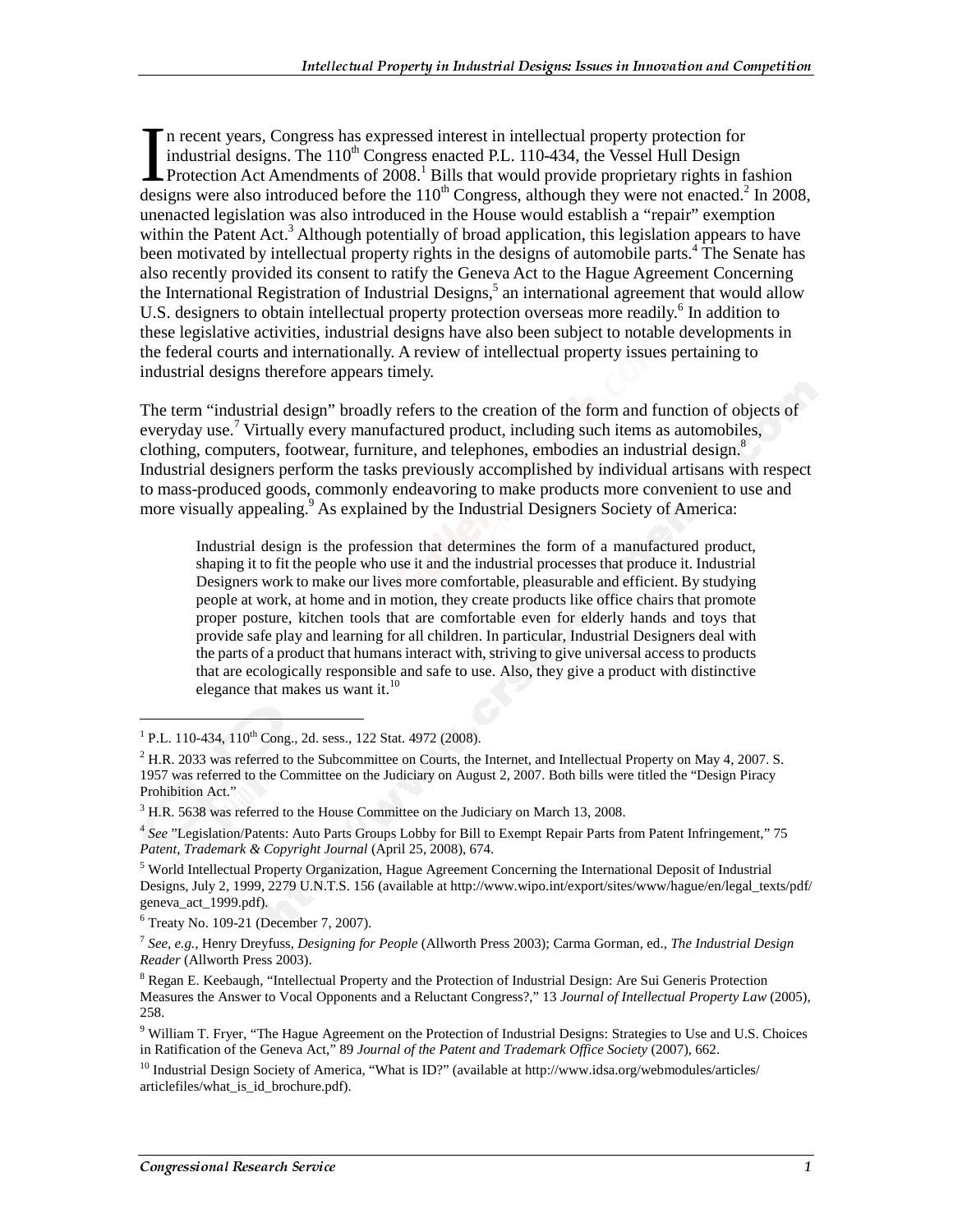"Intellectual property" is a phrase that refers to proprietary rights in creations of the mind.<sup>11</sup> Currently, some measure of protection for industrial designs can be found under three different intellectual property laws: copyright, trademark, and patent.<sup>12</sup> Perceived shortcomings with these systems as applied to industrial designs have led to proposals to establish specialized, or *sui generis*, 13 regimes that apply to particular sorts of designs. Congress established such a regime for boat hulls in 1988,<sup>14</sup> and serious discussion is ongoing with respect to the merits of *sui generis* intellectual property rights for fashion designs.<sup>15</sup>

This report identifies several current issues relating to intellectual property in industrial designs. It begins by describing the different sorts of intellectual property protection that apply to industrial designs. The report then identifies current issues at the interface between intellectual property and industrial designs. The report closes by reviewing the impact that *sui generis* rights regimes may have upon innovation and competition in the United States.

### **Industrial Designs and Intellectual Property**

Industrial designs that are well-received in the marketplace may attract competition. William T. Fryer III, a member of the faculty of the University of Baltimore School of Law, asserts that "[o]nce an effective product design is successful, competitors rush in and copy the product, particularly the product appearance."16 Advocates of enhanced protection for industrial designs therefore assert that intellectual property rights potentially provide an important mechanism for allowing innovators to reap the economic rewards of their investments.<sup>17</sup> On the other hand, some observers are concerned that overly expansive intellectual property rights may raise prices and decrease the availability of consumer goods. $^{18}$ 

Under current intellectual property laws, industrial designs may potentially be protected through copyright, trade dress, and design patents.19 Congress has also established a specialized, or *sui generis*, intellectual property right for the protection of boat hull designs.<sup>20</sup>

<sup>11</sup> *See* Roger E. Schechter and John R. Thomas, *Intellectual Property: The Law of Copyrights, Patents and Trademarks* (Thomson West 2003), 1.

<sup>12</sup> Keebaugh, *supra*, at 260.

<sup>&</sup>lt;sup>13</sup> The term *sui generis*, which literally means "of its own kind," "is used in intellectual property law to describe a regime designed to protect rights that fall outside the traditional copyright, trademark, patent, and trade secret doctrines." *Black's Law Dictionary* (8<sup>th</sup> ed. 2004).

<sup>&</sup>lt;sup>14</sup> The Vessel Hull Design Protection Act was enacted as Title V of the Digital Millennium Copyright Act of 1998 in the 105<sup>th</sup> Congress. P.L. 304, 112 Stat. 2905 (1998).

<sup>15</sup> *See* Lynsey Blackmon, "The Devil Wears Prado: A Look at the Design Piracy Prohibition Act and the Extension of Copyright Protection to the World of Fashion," 35 *Pepperdine Law Review* (2007), 107.

<sup>16</sup> Fryer, *supra*, at 662.

<sup>17</sup> Perry J. Saidman, "The Crisis in the Law of Designs," 89 *Journal of the Patent and Trademark Office Society* (2007), 301; David Goldenberg, "The Long and Winding Road: A History of the Fight Over Industrial Design Protection in the United States," 45 *Journal of the Copyright Office Society* (1997), 21.

<sup>18</sup> Keebaugh, *supra* at 256 (noting those views).

<sup>19</sup> *See* Orit Fischman Afori, "Reconceptualizing Property in Designs," 25 *Cardozo Arts & Entertainment Law Journal* (2008), 1105.

<sup>20</sup> *See* Bradley J. Olson, "The Amendments to the Vessel Boat Hull Protection Act of 1988: A New Tool for the Boating Industry," 38 *Journal of Maritime Law and Commerce* (2007), 177.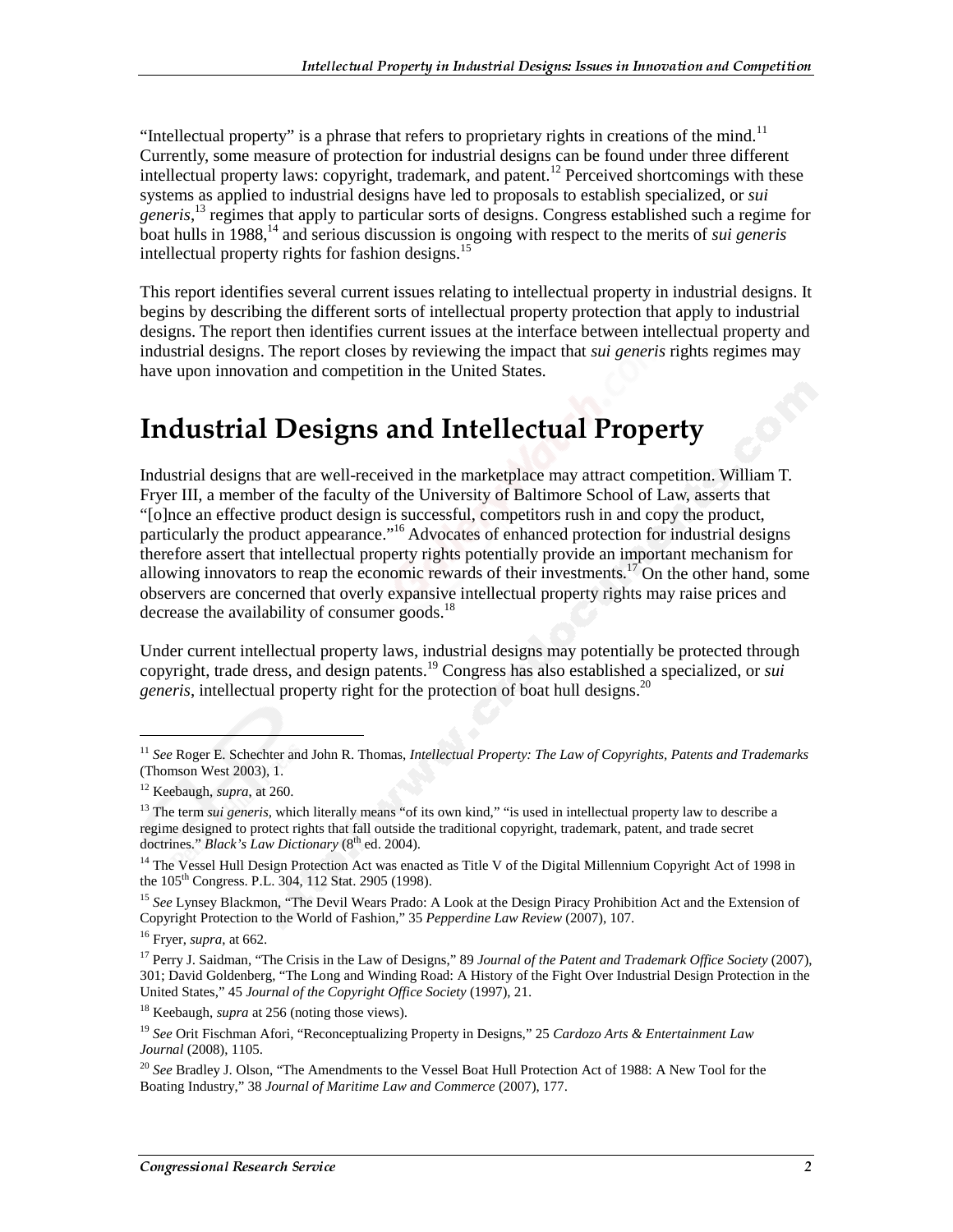### Copyright

The Copyright Act of 1976 provides protection for original works of authorship. The types of creations addressed by copyright range from traditional works of art, including literature, music and visual art, to such modern forms of artistic expression as sound recordings, motion pictures and computer software.<sup>21</sup> Copyright protection arises automatically, as soon as the work has been fixed in tangible form.<sup>22</sup> Authors may register their works with the U.S. Copyright Office, however, and obtain certain procedural and substantive advantages during copyright enforcement.<sup>23</sup> The copyright law affords authors the exclusive right to reproduce, adapt, and publicly distribute, perform, and display the protected work, subject to limitations such as the fair use privilege.<sup>24</sup> The term of copyright is ordinarily the life of the author plus 70 years.<sup>25</sup>

The availability of copyright protection for industrial designs has been described as limited, however.<sup>26</sup> The Copyright Act of 1976 provides protection for "pictorial, graphic, and sculptural works" but further explains that:

the design of a useful article ... shall be considered a pictorial, graphic, or sculptural work only if, and only to the extent that, such design incorporates pictorial, graphic, or sculptural features that can be identified separately from, and are capable of existing independently of, the utilitarian aspects of the article. $27$ 

The Court of Appeals for the Ninth Circuit has explained that "[t]his limitation is in keeping with the notion that functional items are not eligible for the relatively long-term protections of copyright, as opposed to the more temporary rights provided by the Patent Act."<sup>28</sup> Because industrial designs are commonly integrated into a "useful article"29—such as automobiles, handheld electronic devices, or clothing—they are often not eligible for copyright. $30$ 

#### **Trade Dress**

Protection for industrial designs may also occur under the trademark law in the form of "trade dress" protection. The term "trade dress" refers to the overall visual image that a product presents to consumers, including its design.<sup>31</sup> To be entitled to trademark protection, a significant number of consumers must perceive the trade dress as denoting the product of a particular manufacturer, rather than being arbitrary or merely decorative, after the trade dress has been used in the

<sup>22</sup> *Id.*

 $\overline{a}$ 

 $^{27}$  17 U.S.C. § 101 (2006).

<sup>28</sup>Chosun, Int'l, Inc. v. Chrisha Creations, Ltd., 413 F.3d 324, 328 (9<sup>th</sup> Cir. 2005).

 $21$  17 U.S.C. § 102 (2006).

<sup>23 17</sup> U.S.C. §§ 408—412 (2006).

 $^{24}$  17 U.S.C. §§ 106, 107—122 (2006).

 $25$  17 U.S.C. § 302 (2006).

<sup>26</sup> Emily S. Day, "Double-Edged Scissor: Legal Protection for Fashion Design," 86 *North Carolina Law Review* (2007), 245-47; Keebaugh, *supra*, at 264-65.

<sup>&</sup>lt;sup>29</sup> The term "useful article" is defined as "an article having an intrinsic utilitarian function that is not merely to portray the appearance of an article or to convey information." 17 U.S.C. § 101 (2006).

<sup>30</sup> CRS Report RS22685, *Copyright Protection for Fashion Design: A Legal Analysis of the Design Piracy Prohibition Act (H.R. 2033 and S. 1957)*, by Brian T. Yeh.

<sup>31</sup> Schechter and Thomas, *supra*, at 587-91.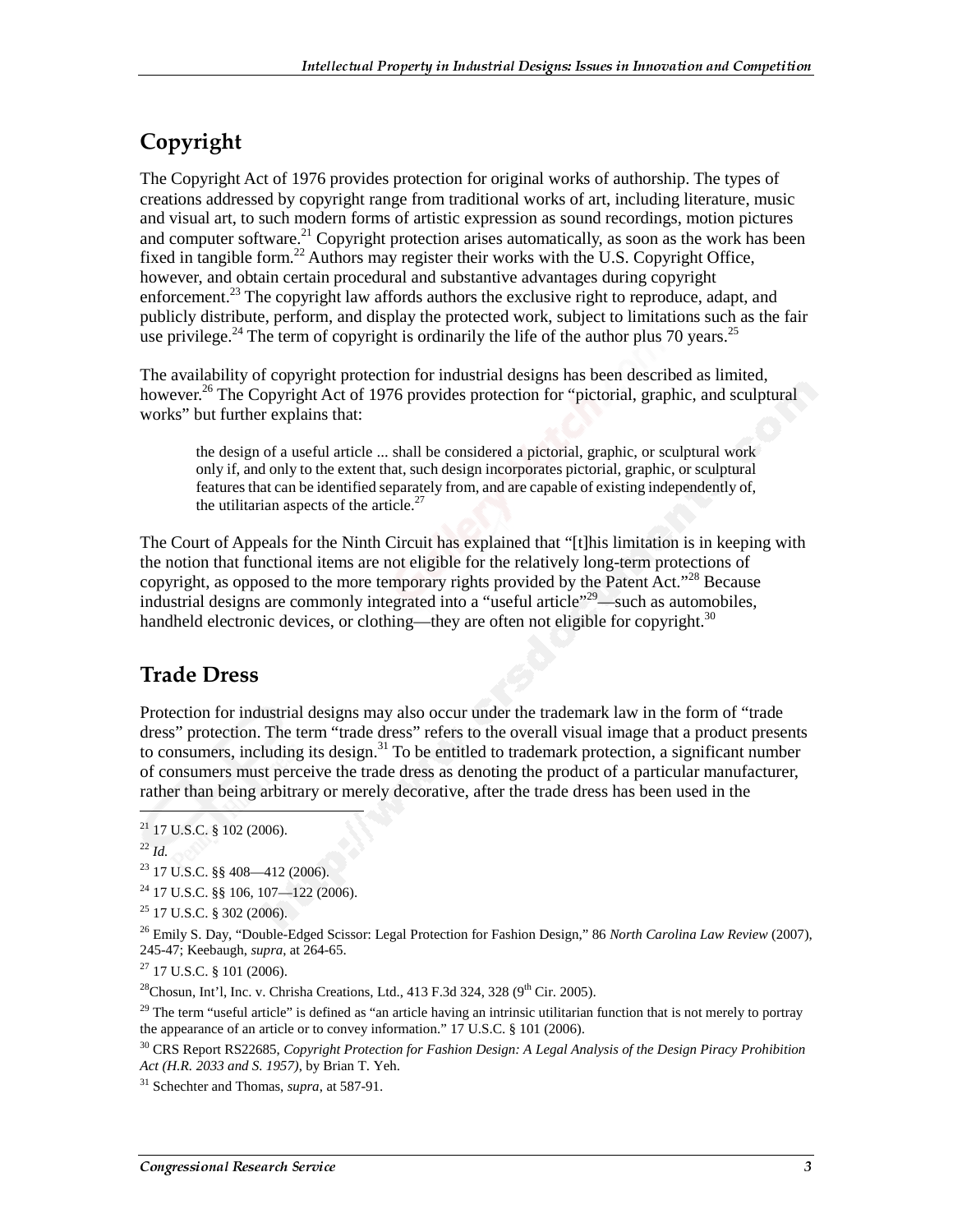market.<sup>32</sup> In trademark law, this notion of acquired distinctiveness is termed "secondary" meaning."<sup>33</sup>

Trademark rights in trade dress may arise under state law as soon as the product is used in commerce. However, trade dress may be registered with the United States Patent and Trademark Office (USPTO), a step that affords significant substantive and procedural advantages.<sup>34</sup> The trade dress owner may prevent others from using a similar product appearance that creates a likelihood of confusion as to the source or sponsorship of the associated goods.<sup>35</sup> These rights persist so long as the trade dress continues to be used and retains its distinctiveness.<sup>36</sup>

Commentators have identified a primary limitation of trade dress protection with respect to industrial designs.37 Trade dress rights cannot be established in functional features of a product. Courts have reasoned that such protection would overly hamper competition and undermine the policies of the patent system.<sup>38</sup> As a result, if the industrial design makes the product easier to manufacture, more convenient to ship, or work better, then it may not be subject to trade dress protection.39

#### **Design Patents**

In addition to granting so-called "utility patents" directed towards machines, manufactures, compositions of matter and processes,<sup>40</sup> the Patent Act of 1952 also allows for "design patents." An inventor may obtain a design patent by filing an application with the USPTO directed towards a "new, original and ornamental design for an article of manufacture."<sup>41</sup> Most design patent applications consist primarily of drawings that depict the shape or surface decoration of a particular product. They may concern any number of products, including "apparel, automobile parts, computer products, containers, cosmetics, electronics products, textile designs, home furnishings, home appliances, jewelry, motor vehicles, office supplies, optics and toys." $42$ 

To obtain protection, the design must not have been obvious to a designer of ordinary skill of that type of product.<sup>43</sup> In addition, a design must be "primarily ornamental" to be awarded design patent protection.<sup>44</sup> Similar to the doctrine of functionality in trademark law, if the design is

<sup>32</sup> Wal-Mart Stores, Inc. v. Samara Bros., Inc., 529 U.S. 205, 209 (2000).

<sup>33</sup> Ingrida Karins Berzins, "The Emerging Circuit Split Over Secondary Meaning in Trade Dress Law," 152 *University of Pennsylvania Law Review* (2004), 1661.

<sup>34 15</sup> U.S.C. § 1051 (2006).

<sup>35</sup> *See* RESTATEMENT (THIRD) OF UNFAIR COMPETITION § 20.

<sup>36</sup> *Id.* at § 30.

<sup>37</sup> *See* Margreth Barrett, "Consolidating the Diffuse Paths to Trade Dress Functionality: Encountering *Traffix* on the Way to *Sears*," 61 *Washington and Lee Law Review* (2004), 79; *see also* Jay Dratler, Jr., "Trademark Protection for Industrial Designs," 1988 *University of Illinois Law Review* (1988), 887.

<sup>38</sup> Schechter and Thomas, *supra*, at 610-11.

<sup>39</sup> *See* Qualitex Co. v. Jacobson Prods. Co., 514 U.S. 159, 164-65 (1995).

<sup>40 35</sup> U.S.C. § 101 (2006).

<sup>41 35</sup> U.S.C. § 171 (2006).

 $42$  Saidman DesignLawGroup, "Design Patent" (available at http://www.designlawgroup.com/

tools\_design\_patent.cfm).

 $43$  35 U.S.C. § 103(a) (2006).

<sup>&</sup>lt;sup>44</sup> Arminak and Associates, Inc. v. Saint-Gobain Calmer, Inc., 501 F.3d 1314, 1319 (Fed. Cir. 2007).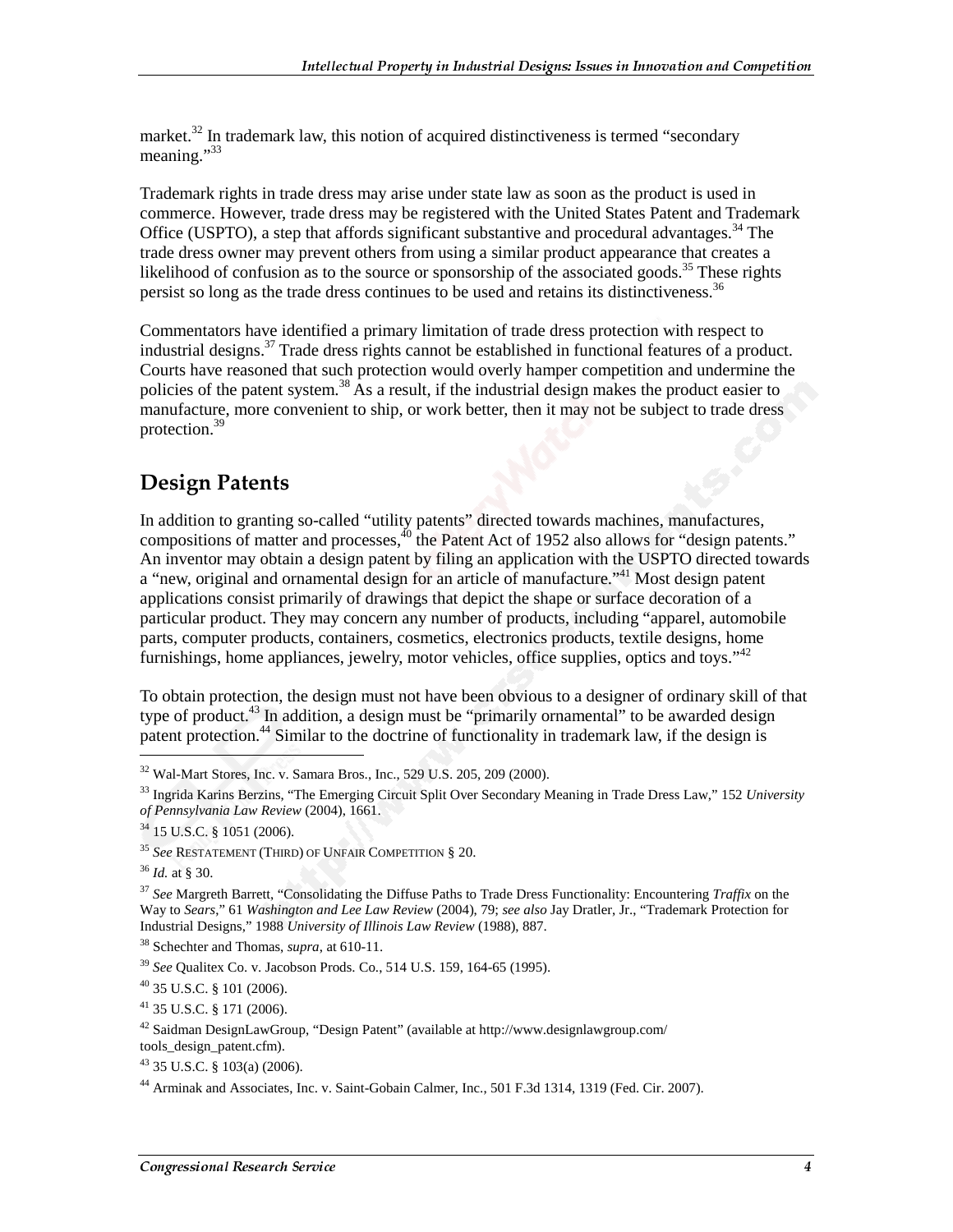instead "dictated by the performance of the article, then it is judged to be functional and ineligible for design patent protection."<sup>45</sup> In such circumstances the designer should pursue a utility patent, which protects the functional and utilitarian aspects of products and processes.<sup>46</sup>

Issued design patents confer the right to exclude others from the "unauthorized manufacture, use, or sale of the article embodying the patented design or any colorable imitation thereof."<sup>47</sup> The scope of protection of a design patent is provided by drawings within the design patent instrument.<sup>48</sup> To establish infringement, the design patent proprietor must prove that "in the eye of an ordinary observer, giving such attention as a purchaser usually gives," the patented and accused designs "are substantially the same, if the resemblance is such as to deceive such an observer, inducing him to purchase one supposing it is the other.<sup>49</sup> The courts also require that "no matter how similar two items look, the accused device must appropriate the novelty in the patented device" that distinguishes it from earlier designs.<sup>50</sup> The term of a design patent is 14 years from the date the USPTO issues the patent.<sup>51</sup>

Intellectual property attorneys Richard Sybert and Lindsay Hulley have explained that the "best protection for product design is likely a design patent in the United States....<sup>"52</sup> Design patents have been described as less expensive to prepare than utility patents, and unlike utility patents they are not subject to "maintenance fees" that must be submitted to the USPTO during the life of the patent.<sup>53</sup> In contrast to copyright enforcement, design patent infringement does not require a showing that the defendant accessed the prohibited design and copied it.<sup>54</sup> And unlike trademark, the design patent holder need show neither the existence of consumer confusion nor the design's acquisition of "secondary meaning" in order to prove infringement.<sup>55</sup>

The design patent regime has nonetheless been subject to criticism by industry representatives, lawyers, and academics alike. Some commentators have expressed concerns that the standards of novelty and nonobviousness, which the design patent law essentially adapted from the law of utility patents, do not provide apt or fair evaluating criteria for industrial designs. As Gerard Magliocca, a member of the faculty of the Indiana University School of Law—Indianapolis, explains:

To see this point more clearly, think of these two elements as part of a broader test to determine whether an improvement represents an "advance" over the state of the art in a

<sup>45</sup> *Id.*

<sup>46</sup> Keebaugh, *supra,* at 260.

<sup>47</sup> Goodyear Tire & Rubber Co. v. Hercules Tire & Rubber Co., 162 F.3d 1113, 1116-17 (Fed. Cir. 1988); *see also* 35 U.S.C. § 289 (2006).

<sup>48</sup> In re Mann, 861 F.2d 1581, 1582 (Fed. Cir. 1988).

<sup>49</sup> Gorham Co. v. White, 81 U.S. (14 Wall.) 511, 528 (1871).

<sup>50</sup> Litton Sys., Inc. v. Whirlpool Corp., 728 F.2d 1423, 1444 (Fed. Cir. 1984) (citation omitted).

<sup>51 35</sup> U.S.C. § 173 (2006).

<sup>52</sup> Richard Sybert and Lindsay J. Hulley, "Copyright Protection for 'Useful Articles,'" 54 *Journal of the Copyright Society of the USA* (2007), 419.

<sup>&</sup>lt;sup>53</sup> Scott D. Locke, "Fifth Avenue and the Patent Lawyer: Strategies for Using Design Patents to Increase the Value of Fashion and Luxury Goods Companies," 5 *John Marshall Review of Intellectual Property Law* (2005), 40.

<sup>&</sup>lt;sup>54</sup> Daniel H. Brean, "Enough Is Enough: Time to Eliminate Design Patents and Rely on More Appropriate Copyright or Trademark Protection for Product Designs," 16 *Texas Intellectual Property Law Journal* (2008), 325.

<sup>55</sup> Jonathan E. Moskin, "The Shape of Things to Come—Emerging Theories of Design Protection," 92 *The Trademark Reporter* (2003), 681.

c11173008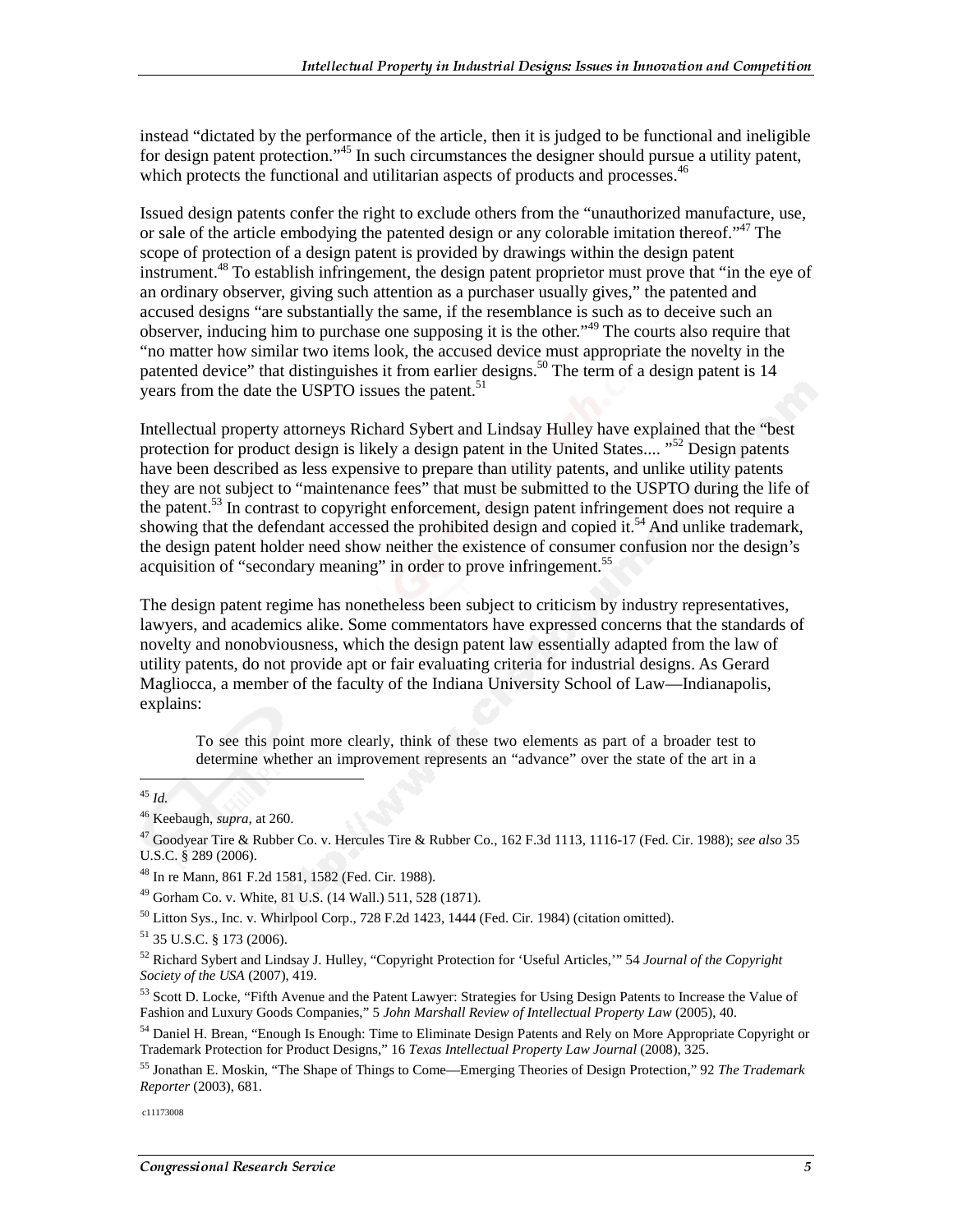given field. Viewed in these terms, one commentator has observed that, "[w]hereas it may often be possible to recognize a technological innovation as an 'advance' because of its efficiency in promoting economies or in achieving previously unattainable utilitarian ends, there exist no comparable criteria of 'advance' for artistic creations." Indeed, most designs simply involve rearranging basic artistic elements (*e.g.,* colors, shapes, and materials) into a new pattern. The result of this reshuffling process can almost always be considered obvious—and hence unpatentable—because any designer could have come up with the combination at issue. Put another way, the nonobviousness and novelty requirements often end up restricting design protection to those rare instances when an improvement establishes an entirely new style. This leaves most designers out of luck and is at odds with the reality that commercial art is generally incremental in nature.<sup>56</sup>

Other observers believe that acquiring design patents remains an overly costly and timeconsuming procedure. These factors may reduce the attractiveness of such protection for products, like clothing, that remain popular for only short periods of time.<sup>57</sup> Design patent law's functionality doctrine, which is similar to principles found in copyright and trademark law, has again been subject to critique. An industrial design that successfully integrates functional and ornamental aspects may simply be ineligible for protection.<sup>58</sup>

#### **Vessel Hull Design Protection**

In the boating industry, some manufacturers have been known to use a "plug molding" technique to duplicate the hulls of their competitors. Some observers believe that the "boat manufacturing industry has long been plagued by low-cost boat makers who think nothing of taking a successful competing boat hull design to make a direct-cast mold for their own unauthorized manufacturing use.<sup> $559$ </sup> In response, the state legislature of Florida enacted legislation that prohibited certain uses of the plug molding process.60 However, the 1989 Supreme Court ruling in *Bonito Boats Inc. v. Thunder Craft Boats, Inc.* held that this legislation was preempted by the federal patent statute and therefore invalid. $61$ 

Following the *Bonito Boats* decision, Congress enacted the Vessel Hull Design Protection Act.<sup>62</sup> This 1998 statute, currently codified in Title 13 of the Copyright Act, allows for the registration of an original design that has actually been incorporated into a fabricated vessel hull.<sup>63</sup> Although this system is administered by the Register of Copyrights, the protection afforded by the Vessel Hull Design Protection Act is not a copyright, but rather a *sui generis* right.<sup>64</sup>

<sup>56</sup> Gerard N. Magliocca, "Ornamental Design and Incremental Innovation," 86 *Marquette Law Review* (2003), 852.

<sup>57</sup> Keebaugh, *supra*, at 262.

<sup>58</sup> *See* Steven A. Church, "The Weakening of the Presumption of Validity for Design Patents: Continued Confusion Under the Functionality and Matter of Concern Doctrines," 30 *Indiana Law Review* (1997), 499.

<sup>59</sup> Olson, *supra*, at 178.

<sup>60</sup> Fla.Stat. § 559.94 (1987) (repealed).

<sup>61 489</sup> U.S. 141 (1989).

 $62$  The Vessel Hull Design Protection Act was enacted as Title V of the Digital Millennium Copyright Act of 1998 in the 105<sup>th</sup> Congress. P.L. 304, 112 Stat. 2905 (1998).

 $63$  17 U.S.C. §§ 1301(b)(2), 1310(b) (2006).

<sup>64</sup> Keebaugh, *supra*, at 274.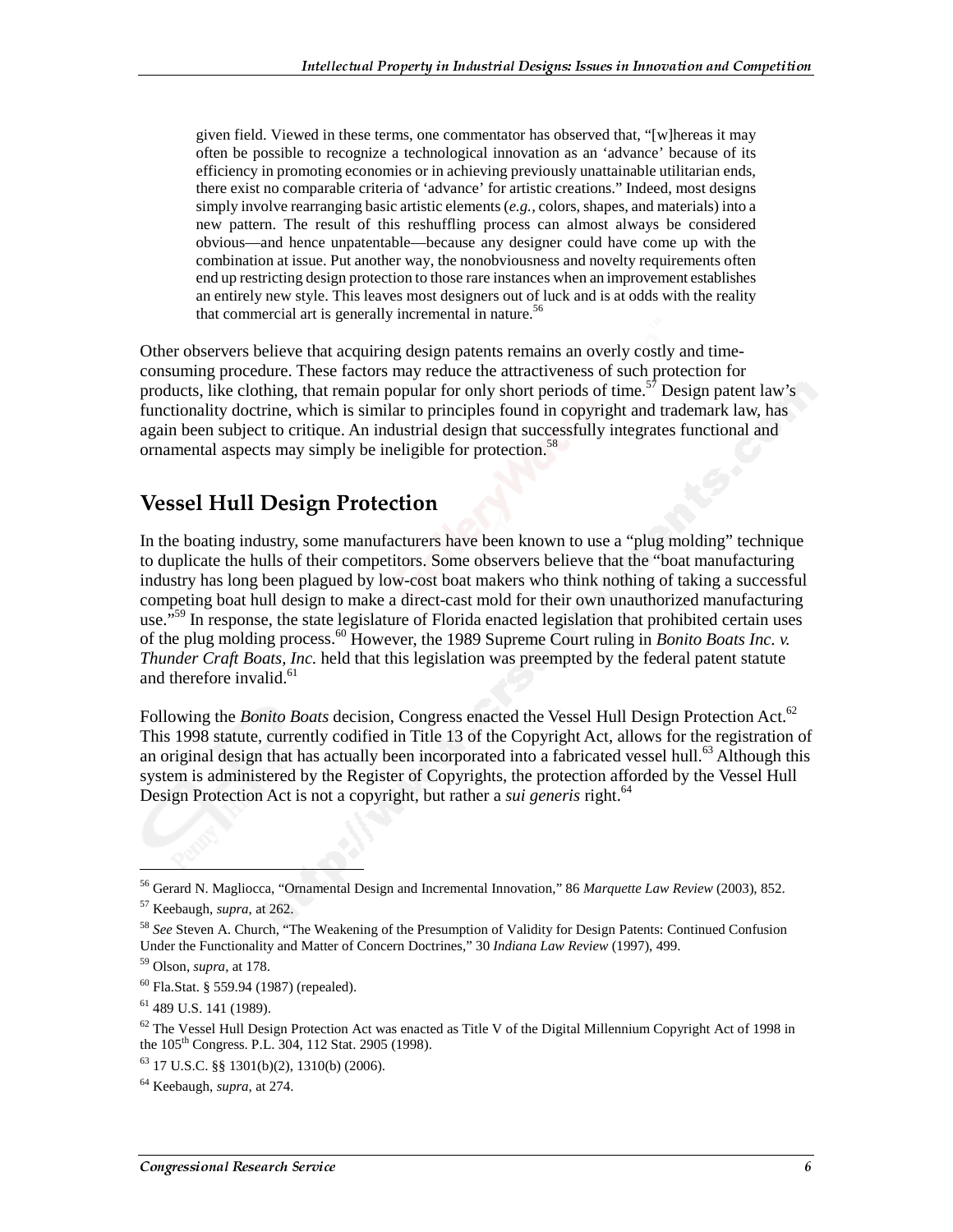In order to enjoy protection, the design owner must affix notice of the registration upon vessel hulls that embody the design.<sup>65</sup> The protected design affords its owner the exclusive right to "make, have made, import, for sale or for use in trade, any useful article embodying that design" and "sell or distribute for sale or for use in trade any useful article embodying that design."<sup>66</sup> The statute does not extend protection to designs that are "staple or commonplace" or "dictated solely by a utilitarian function."<sup>67</sup> In addition, an accused design that is "original and not substantially similar in appearance to a protected design" is exempted from infringement.<sup>68</sup>

The Vessel Hull Design Act also creates infringement liability if a seller or distributor who did not itself make or import an infringing article induces, or acts in collusion with, a manufacturer to make or import the article.<sup>69</sup> A seller or distributor may also be liable for infringement if it fails to respond to the design owner's request to disclose the source of an infringing article, and if that person orders or reorders the article after receiving notice of the protected design.<sup>70</sup> The Act also establishes a limited "innocent infringement" exemption which excuses individuals who made, imported, sold, or distributed an article embodying the copied design without knowledge that the design was protected. $^{71}$ 

The design owner may bring a lawsuit in federal court against those it believes are infringing.<sup>72</sup> Remedies available under the Act include an injunction<sup>73</sup> and damages adequate to "compensate" for the infringement."<sup>74</sup> The Act also allows the court to increase the damages "to such amount, not exceeding \$50,000 or \$1 per copy, whichever is greater, as the court deems to be just," provided that the damages awarded are compensatory rather than punitive in nature.<sup>75</sup> The term of protection is ten years.<sup>76</sup>

### **Current Issues in Industrial Design Protection**

Multiple forms of intellectual property protection are potentially available to industrial designs. Some observers believe that this "ragged quilt of protection" does not adequately protect designers, however.<sup>77</sup> In particular, the inability of copyright, trademark, and design patent law to protect industrial designs that have some functional component is frequently criticized.<sup>78</sup> Others

<sup>65 17</sup> U.S.C. § 1306 (2006).

<sup>66 17</sup> U.S.C. § 1308 (2006).

<sup>67 17</sup> U.S.C. § 1302 (2006).

<sup>68 17</sup> U.S.C. § 1309(e) (2006).

 $69$  17 U.S.C. § 1309(b)(1) (2006) (further explaining that purchasing or giving an order to purchase an infringing article in the ordinary course of business does not of itself constitute infringement or collusion).

<sup>70 17</sup> U.S.C. § 1309(b)(2) (2006).

 $71$  17 U.S.C. § 1309(c) (2006).

<sup>72 17</sup> U.S.C. § 1321 (2006).

<sup>73 17</sup> U.S.C. § 1322 (2006).

<sup>74 17</sup> U.S.C. § 1323(a) (2006).

<sup>75</sup> *Id.*

<sup>76 17</sup> U.S.C. § 1305 (2006).

<sup>77</sup> Magliocca, *supra*, at 845.

<sup>78</sup> *See* Laura C. Marshall, "Catwalk Copycats: Why Congress Should Adopt a Modified Version of the Design Piracy Prohibition Act," 14 *Journal of Intellectual Property Law* (2007), 305.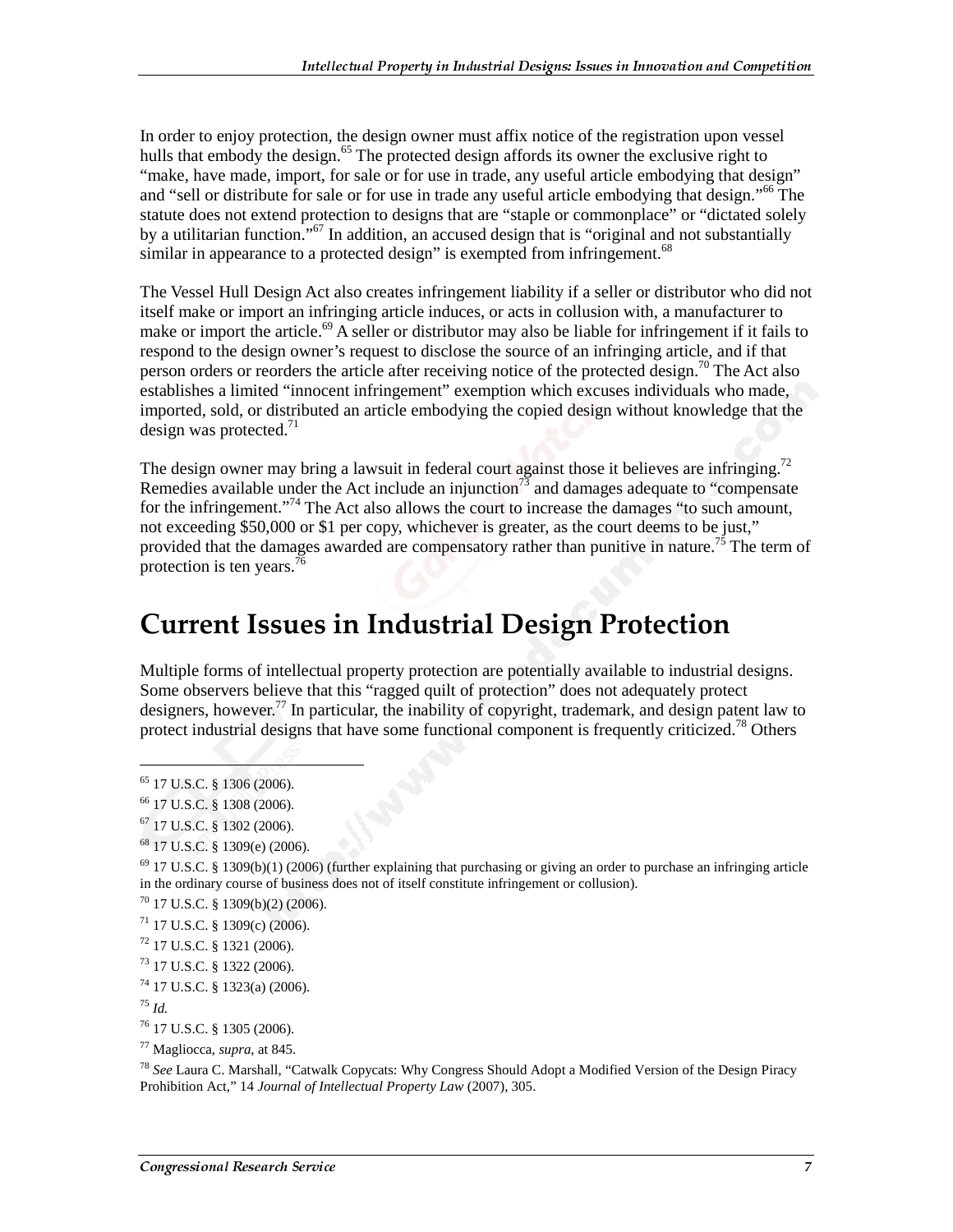disagree, believing that there is no compelling case for expanding intellectual property protection for industrial designs and that doing so would limit competition and the availability of products for consumers.<sup>79</sup> Recent debate about the scope of intellectual property rights for industrial designs has occurred within several specific contexts. This report next turns to a review of these issues.

#### **Intellectual Property Rights in Fashion Designs**

Congress has recently considered legislation that would, for the first time in the United States, provide explicit intellectual property protection for fashion designs.<sup>80</sup> In the 110<sup>th</sup> Congress, H.R. 2033 and S. 1957, each titled the Design Piracy Prohibition Act, would have expanded the scope of coverage under the Vessel Hull Design Protection Act to also include "an article of apparel."<sup>81</sup> This term was broadly defined to include an article of clothing, including undergarments, outerwear, gloves, footwear, headgear, handbags, purses, tote bags, belts, and eyeglass frames.<sup>82</sup> In order to secure protection, the designer must apply for registration within three months after the article has been made available to the public.<sup>83</sup> The term of protection was set at three years.<sup>84</sup>

H.R. 2033 and S. 1957 would have also narrowed the current "innocent infringement" exemption established by the Vessel Hull Design Protection Act by stating that someone who does not have actual knowledge of the existence of protection, but had "reasonable grounds to know that protection for the design is claimed," can be held liable for infringement.<sup>85</sup> These bills also stipulated that an article is infringing if its design was copied from a protected design "or from an image thereof."86 They also would have codified the doctrines of secondary liability for infringement of a protected design $n^8$  and increased the potential judicial augmentation of infringement damages to \$5 per copy with a cap of  $$250,000$ .<sup>88</sup>

Although H.R. 2033 and S. 1957 were nearly identical in text and structure, the two bills featured one substantive difference. This distinction related to the current provision, introduced in the Vessel Hull Design Protection Act, that exempts from infringement an accused vessel hull design that is "original and not substantially similar in appearance to a protected design."<sup>89</sup> H.R. 2033 would not have amended this provision, with the result that it would apply both to vessel hulls and fashion designs. S. 1957 would have retained the existing provision for vessel hulls, but with

<sup>79</sup> *See* Testimony of Steve Maiman Before the U.S. House of Representatives Subcommittee on the Courts, the Internet and Intellectual Property (February 14, 2008) (available at http://judiciary.house.gov/media/pdfs/Maiman080214.pdf).

<sup>80</sup> For a more thorough review of these proposals, see CRS Report RS22685, *Copyright Protection for Fashion Design: A Legal Analysis of the Design Piracy Prohibition Act (H.R. 2033 and S. 1957)*, by Brian T. Yeh.

<sup>&</sup>lt;sup>81</sup> H.R. 2033, S. 1957, 110<sup>th</sup> Cong., 1<sup>st</sup> Sess., at § 2(a)(2)(A) (2007).

 $82$  *Id.* at § 2(a)(2)(B).

 $83$  *Id.* at § 2(e)(1).

<sup>84</sup> *Id.* at § 2(c).

 $85$  *Id.* at § 2(d)(1).

<sup>86</sup> *Id.* at § 2(d)(2).

 $87$  *Id.* at § 2(d)(3). The term "secondary liability" includes such concepts as contributory, vicarious, and induced infringement, and refers generally to the imposition of liability upon those who did not directly infringe, but rather encouraged or benefitted from the infringement in certain circumstances. *See* Schechter and Thomas, *supra*, at 188.

 $88$  *Id.* at § 2(g).

<sup>89 17</sup> U.S.C. § 1309 (2006).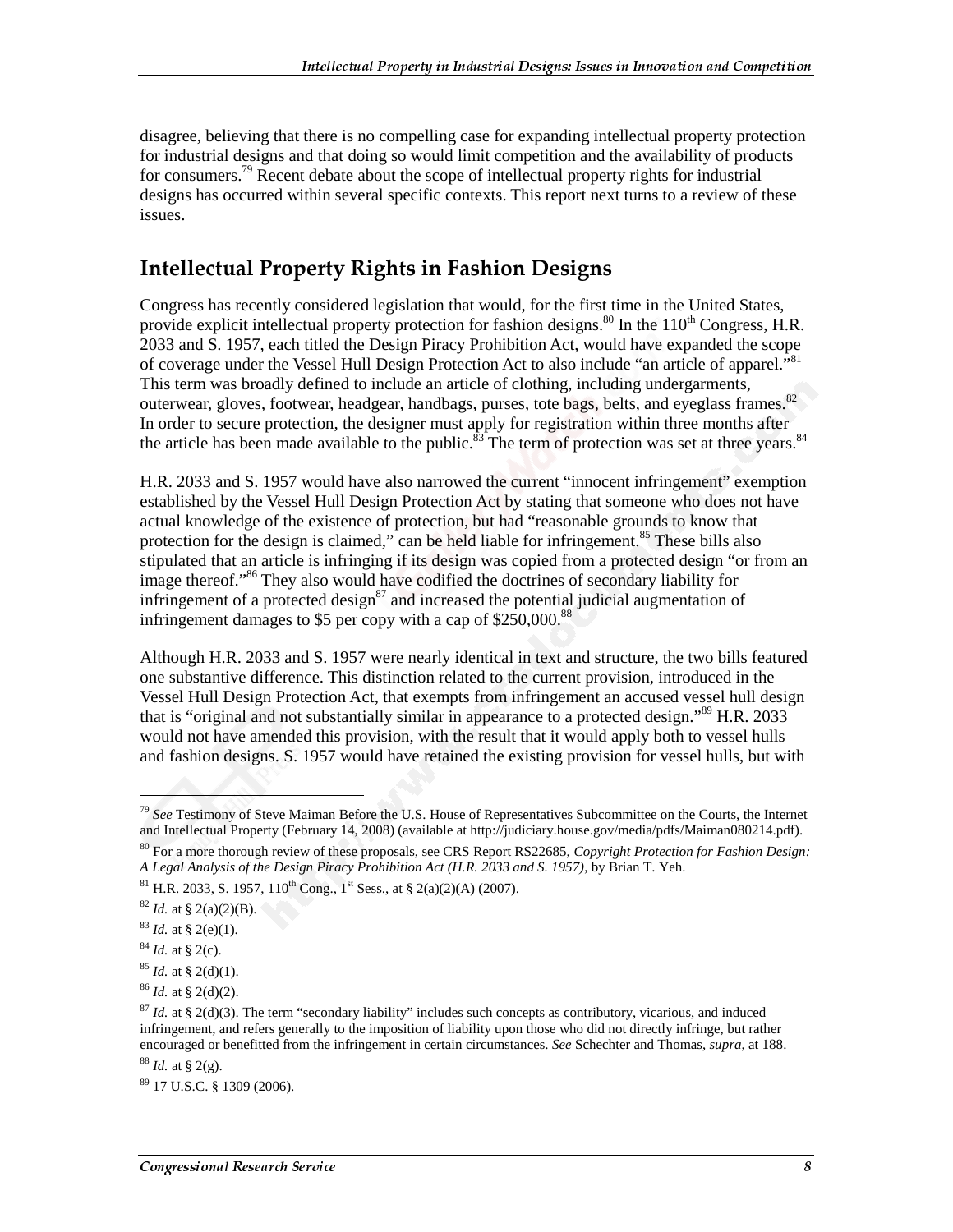respect to fashion designs would have excluded from protection accused designs that are "original and not *closely and* substantially similar in *overall visual* appearance to a protected design."<sup>90</sup>

Perceived shortfalls in the established intellectual property regimes provided the impetus for this Design Piracy Prohibition Act.<sup>91</sup> Design patents have been described as "difficult and expensive to obtain," as well as entailing "a lengthy examination process."92 Trade dress law may protect a fashion design if that design has obtained a reputation among consumers as identifying the source of the product.<sup>93</sup> However, such protection is not of general applicability, and its extent is limited to uses of the design that create a substantial likelihood of consumer confusion.<sup>94</sup> Finally, the prohibition against obtaining copyright for "useful articles" means that clothing most often does not secure protection.<sup>95</sup>

Due to the limited nature of existing intellectual property rights for fashion, many designers assert that their successful designs are "knocked off" in a matter of weeks or even days.<sup>96</sup> This trend may particularly impact young designers who have yet to establish reputations in the marketplace, and in fact may be unable to do so when competitors frequently copy their work.<sup>97</sup> Proponents of the Design Piracy Prohibition Act further asserted that the relatively short term of protection afforded—three years—will protect high end "haute couture" designs but not unduly impact the public.<sup>98</sup> Supporters of this statute also point to intellectual property rights that have been established for fashion design overseas.

Not everyone agrees that intellectual property rights of the sort contemplated by the Design Piracy Protection Act would be appropriate. Opponents of the legislation explained that the fashion industry is enjoying great success and that copying is an integral and accepted practice within it.<sup>100</sup> They also claim that this legislation would have led to numerous accusations of infringement, stifling the creative production of fashion designs and reducing consumer choice.<sup>101</sup> They further observe that substantial copying of designs continue to occur in foreign states that have enacted fashion design protection laws, suggesting that this intellectual property right may prove of limited effectiveness.<sup>102</sup>

 $90$  S. 1957 at § 2(d)(2)(C) (emphasis added).

 $\overline{a}$ 

<sup>97</sup> *See* Hearings, *supra* (statement of Susan Scafidi, Associate Professor of Law, Southern Methodist University).

98 Day, *supra*, at 270.

<sup>99</sup> *See* Hearings, *supra* (statement of Susan Scafidi, Associate Professor of Law, Southern Methodist University).

<sup>102</sup> *Id.*

<sup>91</sup> *See* Day, *supra*, at 243.

 $92$  A Bill to Provide Protection for Fashion Designs: Hearing Before the House Subcommittee on Courts, the Internet, and Intellectual Property, 109<sup>th</sup> Cong., 2<sup>nd</sup> sess. (2006) (statement of the U.S. Copyright Office) [hereinafter "Hearings"].

<sup>93</sup> *See supra* notes 31-32 and accompanying text.

<sup>94</sup> *See* Hearings, *supra* (statement of U.S. Copyright Office).

<sup>95</sup> *Id.*

<sup>96</sup> *See* Day, *supra*, at 241-42.

<sup>100</sup> *See* Hearings, *supra* (statement of David Wolfe, Creative Director, Donegar Creative Services).

<sup>101</sup> *See* Hearings, *supra* (statement of Christopher Sprigman, Associate Professor, University of Virginia School of Law).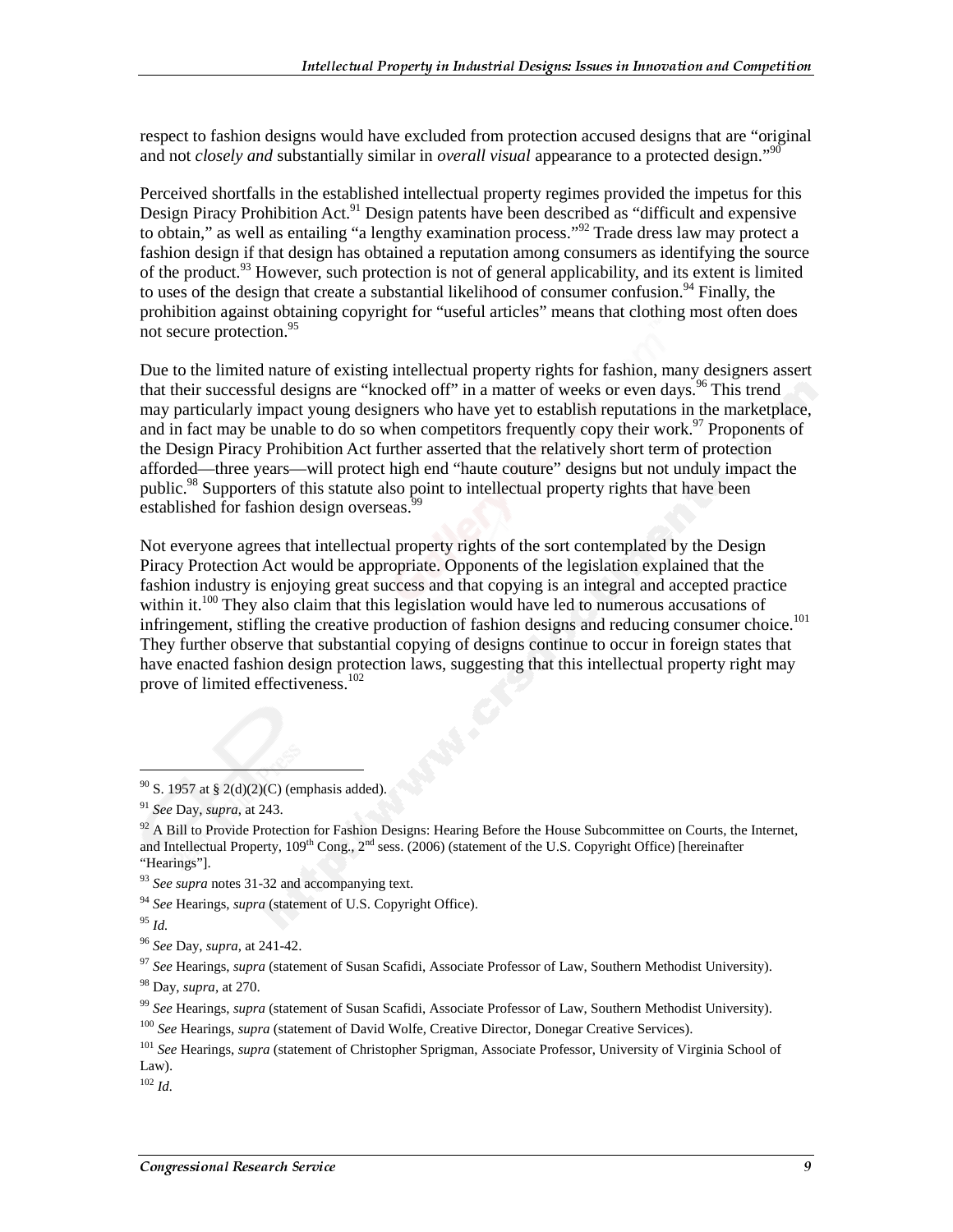#### **Amendments to the Boat Hull Act**

Some experts believe that in the decade since its enactment, the Vessel Hull Design Protection Act had been "underutilized, no doubt in part due to the difficulty in proving infringement based on the way in which 'hull' was originally defined."103 In particular, the Act currently defines the term "hull" as "the frame or body of a vessel, including the deck of vessel.... "<sup>104</sup> This definition required that courts consider the features incorporated into a vessel's deck when considering what subject matter is protected.<sup>105</sup> As a result, the Act has been said to have created a "legal loop-hole" for 'knock-off' artists to freely copy a protected boat hull design as long as they are clever enough to modify one or more protectable elements of the 'deck."<sup>106</sup>

P.L. 110-434, the Vessel Hull Design Protection Act Amendments of 2008, apparently responded to these concerns. Enacted by the  $110<sup>th</sup>$  Congress, that legislation clarified the distinction between a hull and a deck.<sup>107</sup> P.L. 110-434 also specified that protection is available for designs of hulls and decks, either individually or in combination. President Bush signed into law the amendments to the Vessel Hull Design Protection Act on October 16, 2008.<sup>108</sup>

#### U.S. Adherence to the Hague Convention

An international agreement known as the Geneva Act to the Hague Agreement Concerning the International Registration of Industrial Designs potentially simplifies the process through which industrial design protection can be obtained in many countries.<sup>109</sup> Under current law, U.S. designers must file separate applications for intellectual property protection in each jurisdiction where they seek to obtain rights.<sup>110</sup> This process is potentially complex and may involve multiple languages, currencies, and local legal representatives.<sup>111</sup>

The Geneva Act to the Hague Convention would instead provide U.S. designers with the option of filing a single English-language application at the U.S. Patent and Trademark Office (USPTO). The application would then be forwarded to the World Intellectual Property Organization (WIPO), which then publishes the application. The intellectual property authorities of each designated member state then have a maximum of 12 months to provide notice that the application has been refused. In the event of a refusal, further efforts to obtain intellectual

j

<sup>108</sup> P.L. 110-434, 110<sup>th</sup> Cong., 2d. sess., 122 Stat. 4972 (2008).

<sup>103</sup> Olson, *supra*, at 177.

<sup>&</sup>lt;sup>104</sup> 17 U.S.C. § 1301(b)(4) (2006). The statutory definition expressly excludes "masts, sails, yards, and rigging" from the definition of "hull." *Id.*

<sup>&</sup>lt;sup>105</sup> See Maverick Boat Co. v. American Marine Holdings, Inc., 70 USPQ2d 1493 (2004), *aff'd*, 418 F.3d 1186 (11<sup>th</sup> Cir. 2005).

<sup>106</sup> Olson, *supra*, at 180.

 $107$  In particular, the word "hull" is defined in part as "the exterior frame or body of a vessel," while the word "deck" is defined in part as "the horizontal surface of a vessel that covers the hull.... "

<sup>&</sup>lt;sup>109</sup> World Intellectual Property Organization, Hague Agreement Concerning the International Deposit of Industrial Designs, July 2, 1999, 2279 U.N.T.S. 156 (available at http://www.wipo.int/export/sites/www/hague/en/legal\_texts/pdf/ geneva\_act\_1999.pdf).

<sup>110</sup> *See* Fryer, *supra*, at 662.

<sup>111</sup> *See* CRS Report RL31132, *Multinational Patent Acquisition and Enforcement: Public Policy Challenges and Opportunities for Innovative Firms*, by John R. Thomas.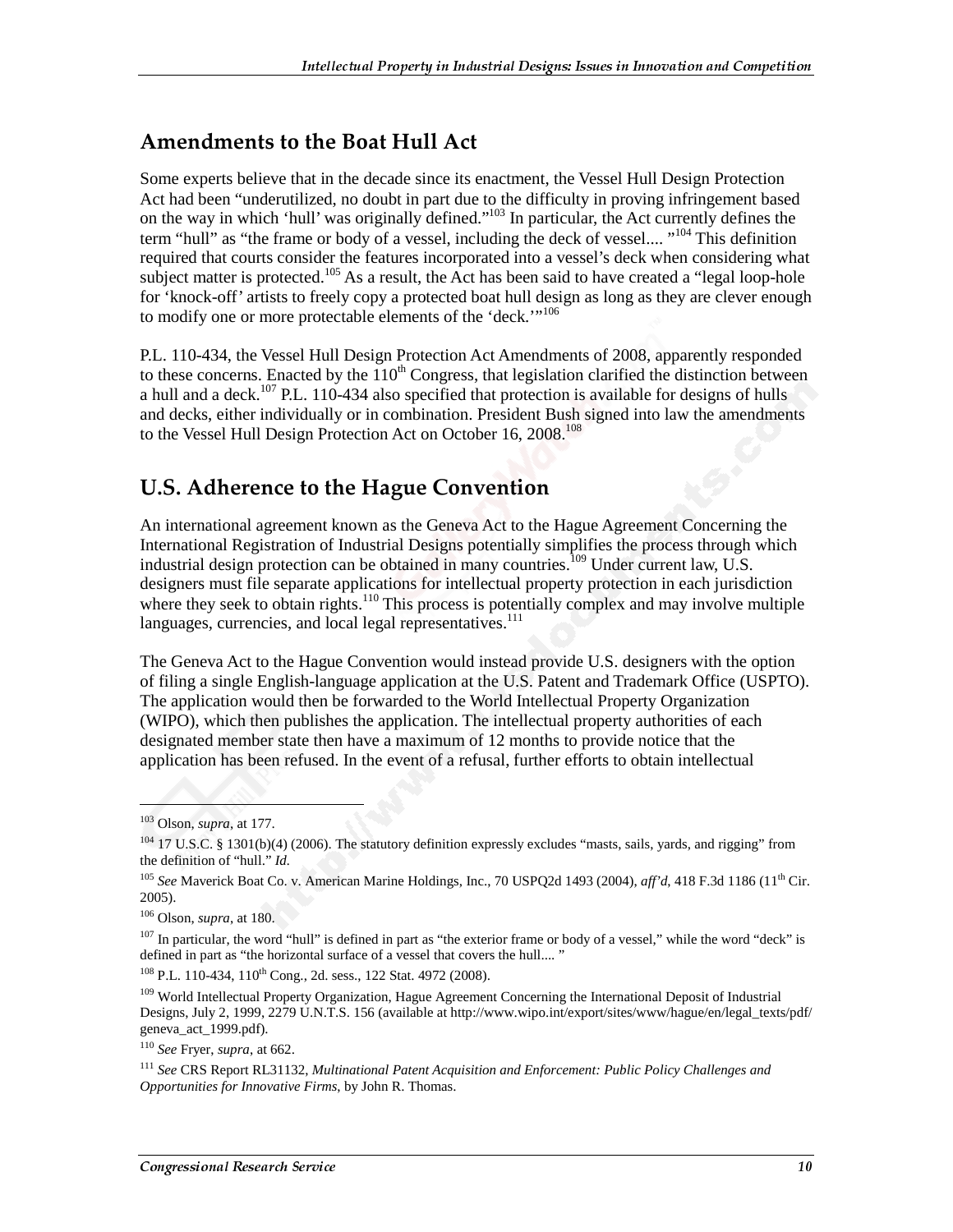property protection in that design would occur in keeping with national laws.<sup>112</sup> If a member state does not give notice of a refusal within 12 months, then the application is deemed to be granted.<sup>113</sup>

The Senate gave advice and consent to the ratification of the Geneva Act to the Hague Convention on December 7, 2007.<sup>114</sup> The United States has not yet deposited its instrument of ratification with WIPO, however. As explained by President Bush's letter of transmittal to the Senate:

In the event that the Senate provides its consent to ratify the Agreement, the United States would not deposit its instrument of ratification until the necessary implementing legal structure has been established domestically.<sup>115</sup>

The USPTO has testified before Congress that a number of changes would need to be made to render U.S. design patent law compatible with the Geneva Act to the Hague Convention, including increasing the term of protection from 14 to 15 years and providing limited rights to patent applicants between the date their international applications are published and the date the patent issued.116 This implementing legislation has not yet been introduced before Congress.

#### **Automobile Spare Parts**

The use of design patents to protect automobile aftermarket or collision repair parts has long been debated.<sup>117</sup> Some observers believe that allowing intellectual property rights to cover "mustmatch" spare parts on complex products overly limits competition. Others believe that distinguishing between primary and secondary markets for the protected design would be unprecedented and unnecessarily limit protection for designers.<sup>118</sup> This debate has proceeded overseas as well. On December 12, 2007, the European Parliament approved a proposal to end design protection for automobile spare parts and other machinery components.<sup>119</sup>

<sup>112</sup> *See* World Intellectual Property Organization, "The Hague Agreement Concerning the International Registration of Industrial Designs: Main Features and Advantages" (available at http://www.wipo.int/freepublications/en/designs/911/ wipo\_pub\_911.pdf).

<sup>113</sup> *Id.*

<sup>114</sup> Treaty No. 109-21 (December 7, 2007).

<sup>115</sup> Message from the President of the United States Transmitting the Geneva Act to the Hague Convention Concerning the International Registration of Industrial Designs (November 13, 2006).

<sup>116</sup> *See* "Intellectual Property/Treaties: PTO Urges Senate Foreign Relations Committee to Ratify Three IP Treaties," 74 *Patent, Trademark & Copyright Journal* (Bureau of National Affairs July 20, 2007), 346.

<sup>117</sup> *See* Erica Pruetz, "Protecting Car Design Internationally: A Comparison of British and American Design Laws," 24 *Loyola of Los Angeles International and Comparative Law Review* (2002), 475.

<sup>&</sup>lt;sup>118</sup> For further discussion reflecting different views in this debate, see Kenneth Enborg, "Industrial Design Protection in the Automobile Industry," 19 *University of Baltimore Law Review* (1989-90), 227; James F. Fitzpatrick, "Industrial Design Protection and Competition in Automobile Replacement Parts—Back to Monopoly Profits?," 19 *University of Baltimore Law Review* (1989-90), 233.

<sup>&</sup>lt;sup>119</sup> European Parliament legislative resolution of 12 December 2007 on the proposal for a directive of the European Parliament and of the Council amending Directive 98/71/EC on the legal protection of designs (available at http://www.europarl.europa.eu/oeil/file.jsp?id=5201742). *See* Joseph Straus, "Design Protection for Spare Parts Gone in Europe? Proposed Changes to the EC Directive: The Commission's Mandate and its Doubtful Execution," 27 *European Intellectual Property Review* (2005), 391.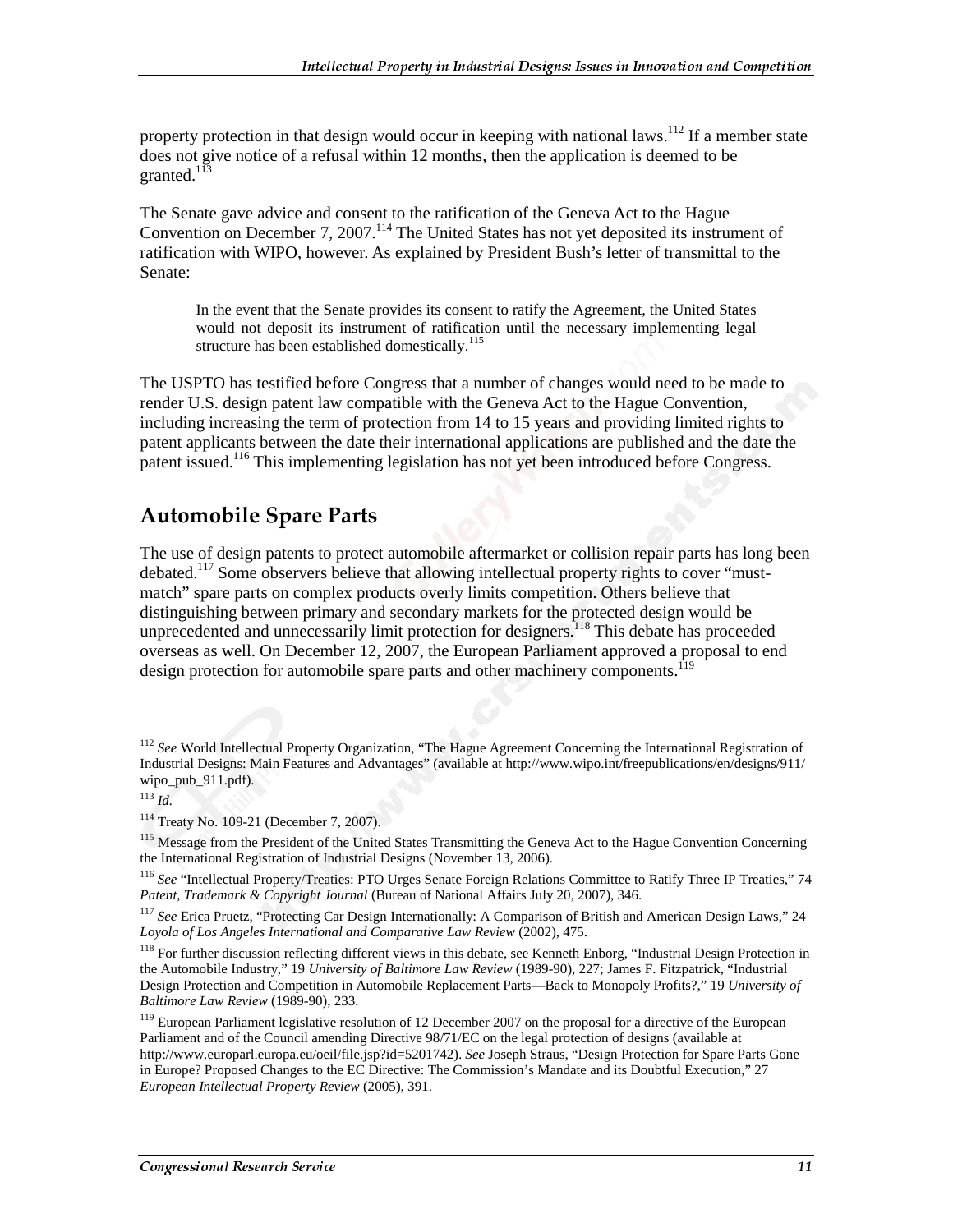Recent legal controversies have renewed this debate domestically. In *In re Certain Automotive*  Parts,<sup>120</sup> the International Trade Commission held that certain third-party replacement automobile parts, designed for use in the 2004 Ford F-150 pickup truck, infringed design patents owned by the Ford Motor Co. As a result, the ITC banned the importation of these component parts into the United States. In response, a coalition of automobile part manufacturers called on Congress to add a "repair" infringement exemption to U.S. design patent law.<sup>121</sup>

In the  $110<sup>th</sup>$  Congress, legislation was introduced before the House of Representatives that would have introduced a new subsection (j) to the "Infringement of patent" provision at  $\S 271$  of the Patent Act.<sup>122</sup> That subsection would read:

It shall not be an act of infringement to make, use, offer to sell, or sell within the United States or import into the United States any article of manufacture that itself constitutes a component part of another article of manufacture, if the sole purpose of the component part is for the repair of the article of manufacture of which it is a part so as to restore its original appearance.<sup>123</sup>

It should be appreciated that this exemption appears to extend beyond automobile spare parts and design patents. Rather, proposed § 271(j) of the Patent Act would apparently have applied to all industries with respect to any patent.<sup>124</sup> This legislation was not enacted.

Observers vary as to the merits of this proposal. Supporters of the legislation assert that design patents on automobile replacement parts "increase repair bills, block competition, and threaten the safety of consumers who may forego necessary repairs because of their high cost."<sup>125</sup> However, not all concerned parties agree. Design patent attorney Perry Saidman reportedly has stated that the legislation would ignore "the rationale behind design patents" and opined that "any company whose business is predicated on copying the original designs of others will ... beat a path to Congress' door, claiming that their knockoff products increase competition and reduce prices for consumers."<sup>126</sup>

#### Judicial Developments Concerning Design Patents

Some legal experts have drawn attention to recent judicial opinions with respect to design patents.<sup>127</sup> One of these opinions, Arminak and Associates, Inc. v. Saint-Gobain Calmar, Inc.,<sup>128</sup>

123 H.R. 5638 at § 1.

<sup>120</sup> No. 337-TA-557, 2007 WL 2021234 (ITC May 4, 2007).

<sup>&</sup>lt;sup>121</sup> See "Legislation/Patents: Auto Parts Coalition Asks Lawmakers for Design Patent Infringement Exemption," 74 *Patent, Trademark & Copyright Journal* (Bureau of National Affairs September 21, 2007), 611.

<sup>&</sup>lt;sup>122</sup> H.R. 5638 was referred to the House Committee on the Judiciary on March 13, 2008. This bill would amend 35 U.S.C. § 271 (2006).

<sup>124</sup> *See* "Legislation/Design Patents: Lofgren Introduces Bill Exempting 'Repair' Parts from Infringement Liability," 75 *Patent, Trademark & Copyright Journal* (Bureau of National Affairs March 21, 2008), 527*.*

<sup>125</sup> *See* "Patents/Legislation: Labor, Auto Safety Groups Oppose Provisions in Patent Reform Measure," 74 *Patent, Trademark & Copyright Journal* (Bureau of National Affairs August 3, 2007), 405*.*

<sup>126</sup> *See* "Legislation/Patents: Auto Parts Groups Lobby for Bill to Exempt Repair Parts from Patent Infringement," 75 *Patent, Trademark & Copyright Journal* (Bureau of National Affairs April 25, 2008), 674*.*

<sup>127</sup> Perry J. Saidman, "The Crisis in the Law of Designs," 89 *Journal of the Patent & Trademark Office Society* (2007), 301.

<sup>128 501</sup> F.3d 1314 (Fed. Cir. 2007).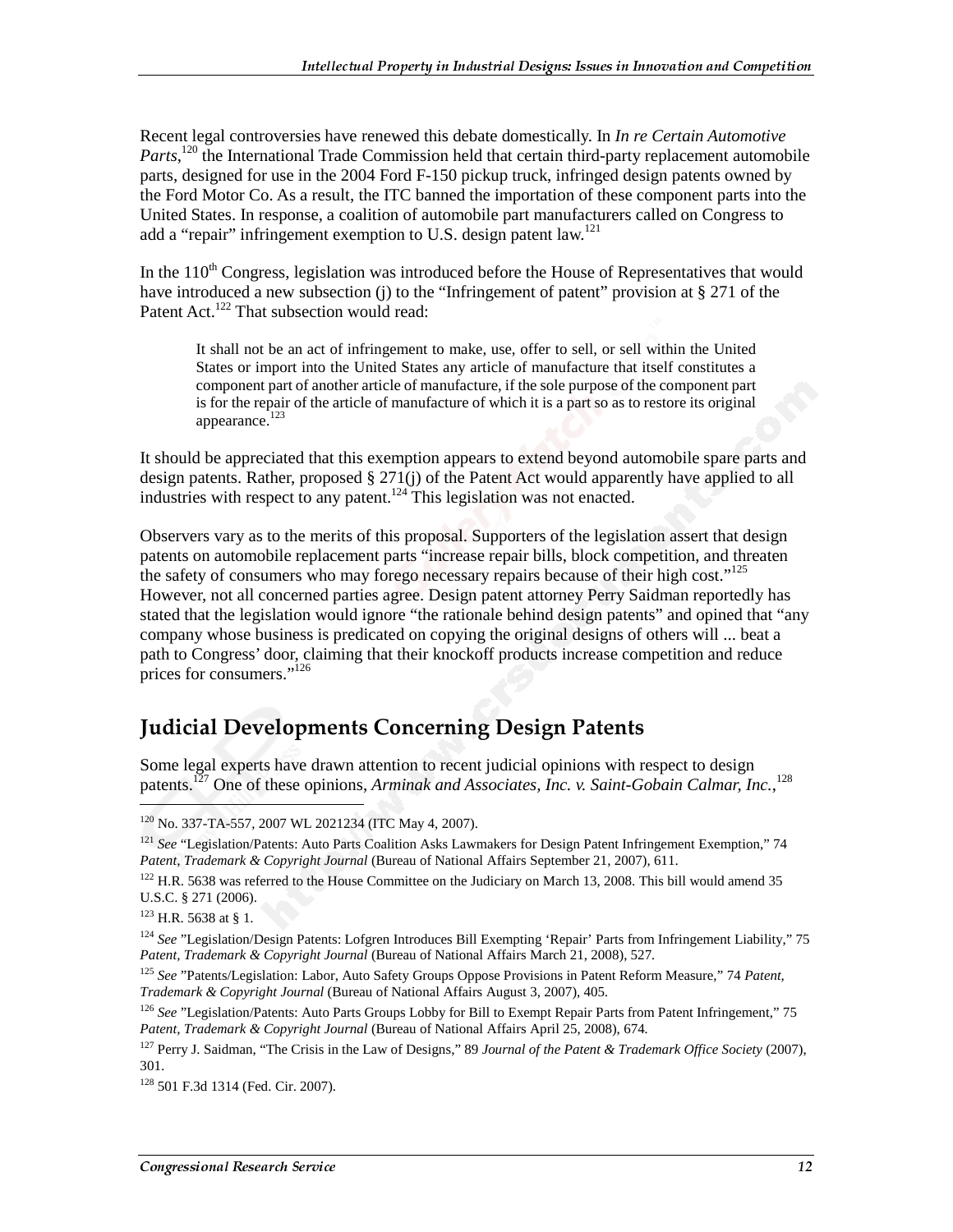concerned the identity of the "ordinary observer" in design patent infringement determinations. In order to decide that an accused design infringes a design patent, a court must conclude that "in the eye of an ordinary observer, giving such attention as a purchaser usually gives," the patented and accused designs "are substantially the same, if the resemblance is such as to deceive such an observer, inducing him to purchase one supposing it is the other."129 The Supreme Court has held that "ordinary observers" should not be viewed as experts versed in the designs used within a particular industry, but rather "those who buy and use" the product that bears the particular  $design.<sup>130</sup>$ 

In the *Arminak* decision, the Court of Appeals for the Federal Circuit ("Federal Circuit") held that under the facts of that case, an industrial purchaser was the appropriate "ordinary observer" for assessing infringement. The design patent in *Arminak* depicted the top portion of a trigger sprayer, which is commonly termed a "shroud." Both the patent proprietor and the accused infringer sold trigger sprayers to producers of liquid household products. The Federal Circuit concluded that ordinary consumers, who do not purchase shrouds by themselves, but rather household cleaning products with trigger sprayers, could *not* be judged the "ordinary observer." Rather, "the purchaser of the patented and accused designs in this case is the purchaser of one of a retail product's component parts that is thereafter assembled with other parts to make the retail product."<sup>131</sup> The Federal Circuit therefore affirmed the district court's finding of noninfringement.

The ruling in *Arminak* has been criticized due its potential impact upon design patent holders. As industrial purchasers are considerably more sophisticated than ordinary consumers concerning the nuances of particular product designs, a finding of infringement is much less likely when the standard of the "ordinary observer" is raised beyond the level of the lay public. Although the *Arminak* holding may potentially be justified under its particular facts, design patent attorney Perry Saidman has viewed this ruling as inconsistent with governing Supreme Court cases.<sup>132</sup> Mr. Saidman has further concluded that the *Arminak* holding effectively renders "a holding of design patent infringement virtually unattainable, ... indeed destroying all the protection for designs that Congress intended to give."<sup>133</sup>

Another judicial opinion, *Egyptian Goddess, Inc. v. Swisa, Inc.*, 134 raised two issues of current controversy with respect to design patents. In *Egyptian Goddess* and other decisions, courts have engaged in a process of "claim construction" with respect to design patents.<sup>135</sup> Because the claims of design patents consist of visual images of the protected design, this "claim construction" process consists of putting into words the visual appearance of the designs shown in the patent's drawings. This textual description is then compared to the accused product under the "ordinary observer" standard in order to determine whether the design patent was infringed or not. For example, the asserted design patent in the *Egyptian Goddess* case concerned an "ornamental nail buffer." One of the patent's seven figures appeared as follows:

<sup>129</sup> Gorham Co. v. White, 81 U.S. (14 Wall.) 511, 528 (1871).

<sup>130</sup> *Id.*

<sup>131 501</sup> F.3d at 1323.

<sup>132</sup> Saidman, *supra*, at 301.

<sup>133</sup> *Id.* at 314.

<sup>134 543</sup> F.3d 665 (Fed. Cir. 2008).

<sup>135</sup> *Id.* at 668.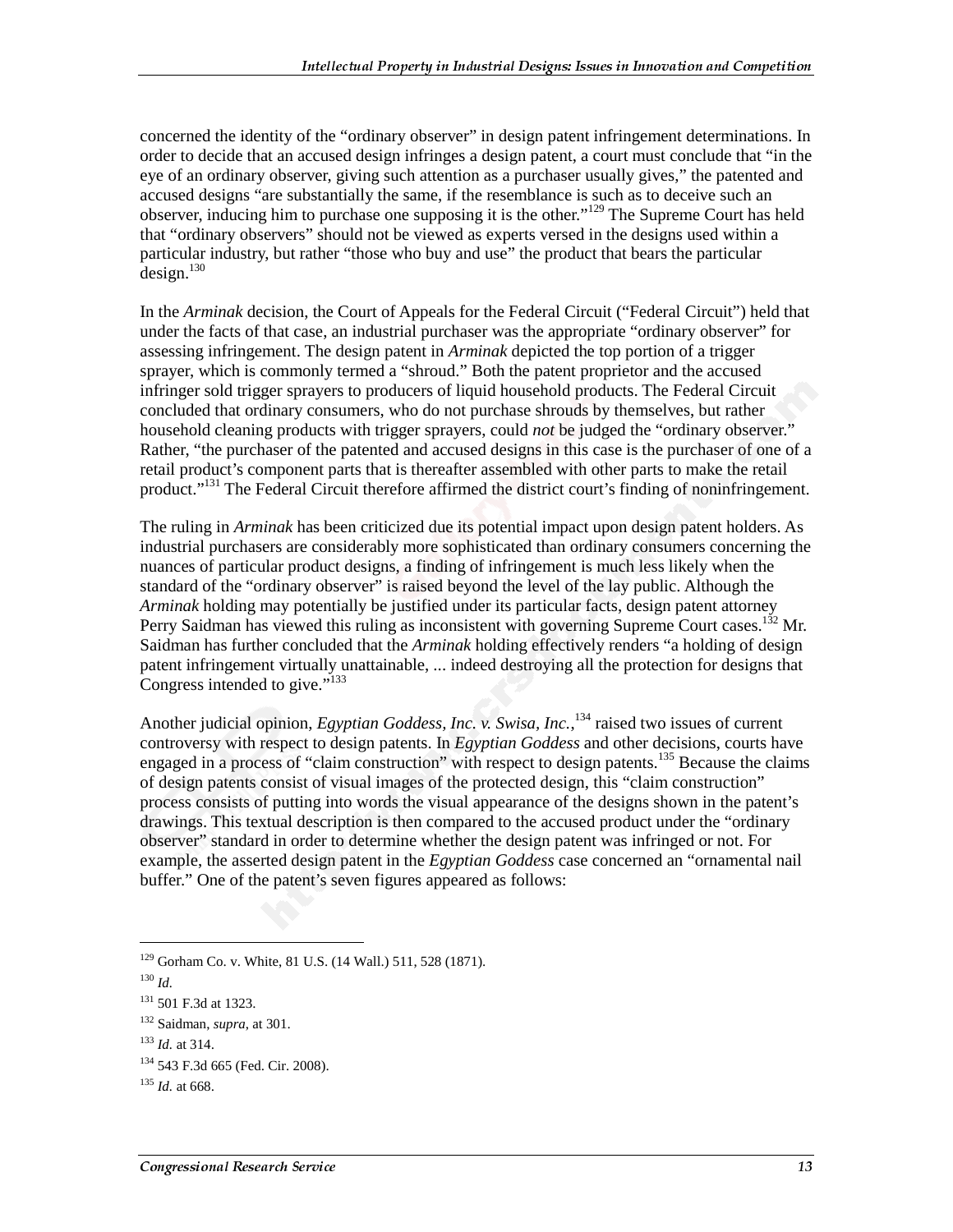

The claim construction associated with the design patent was as follows:

A hollow tubular frame of generally square cross section, where the square has sides of length S, the frame has a length of approximately 3S, and the frame has a thickness of approximately  $T = 0.1$ S; the corners of the cross section are rounded, with the outer corner of the cross section rounded on a 90 degree radius of approximately 1.25T, and the inner corner of the cross section rounded on a 90 degree radius of approximately 0.25T; and with rectangular abrasive pads of thickness T affixed to three of the sides of the frame, covering the flat portion of the sides while leaving the curved radius uncovered, with the fourth side of the frame bare. $136$ 

Some observers believe that the judicial claim construction inquiry potentially provides a more fair and predictable method for determining the scope of patent protection.<sup>137</sup> However, others have asserted that this "verbalization" of the claimed design overly limits the scope of design patents and does not adequately allow for the judgment of the "ordinary observer" in design patent infringement determinations.<sup>138</sup>

In *Egyptian Goddess*, the Federal Circuit concluded that trial courts possessed discretion on whether to conduct a detailed claim construction or not. Judge Bryson explained that "[g]iven the recognized difficulties entailed in trying to describe a design in words, the preferable course ordinarily will be for a district court not to attempt to 'construe' a design patent claim by providing a detailed verbal description of the claimed design."<sup>139</sup> However, "a district court's decision regarding the level of detail to be used in describing the claimed design is a matter within the court's discretion.... "<sup>140</sup>

The *Egyptian Goddess* opinion also changed the way that courts will conduct infringement analyses of design patents in the future. Previous, the Federal Circuit had used the "point of novelty" standard when deciding whether design patents were infringed or not.<sup>141</sup> Under this

<sup>&</sup>lt;sup>136</sup> *Id*. As described below, the Court of Appeals ultimately determined that the accused nail buffers did not infringe the asserted design patent.

<sup>137</sup> *See* Kyle J. Fiet, "Restoring the Promise of *Markman*: Interlocutory Patent Appeals Reevaluated Post-*Philips v. AWH Corp.*," 84 *North Carolina Law Review* (2006), 1291 (noting these views).

<sup>138</sup> *See* Locke, *supra*; Perry J. Saidman and Allison Singh, "The Death of *Gorman v. White*: Killing It Softly with *Markman*," 86 *Journal of the Patent and Trademark Office Society* (2004), 792.

<sup>139 543</sup> F.3d at 679.

<sup>140</sup> *Id.*

<sup>141</sup> *See* Daniel Adam Nadel, "The Elusive Point of Novelty Test Leaves Design Patent Infringement in Limbo: A (continued...)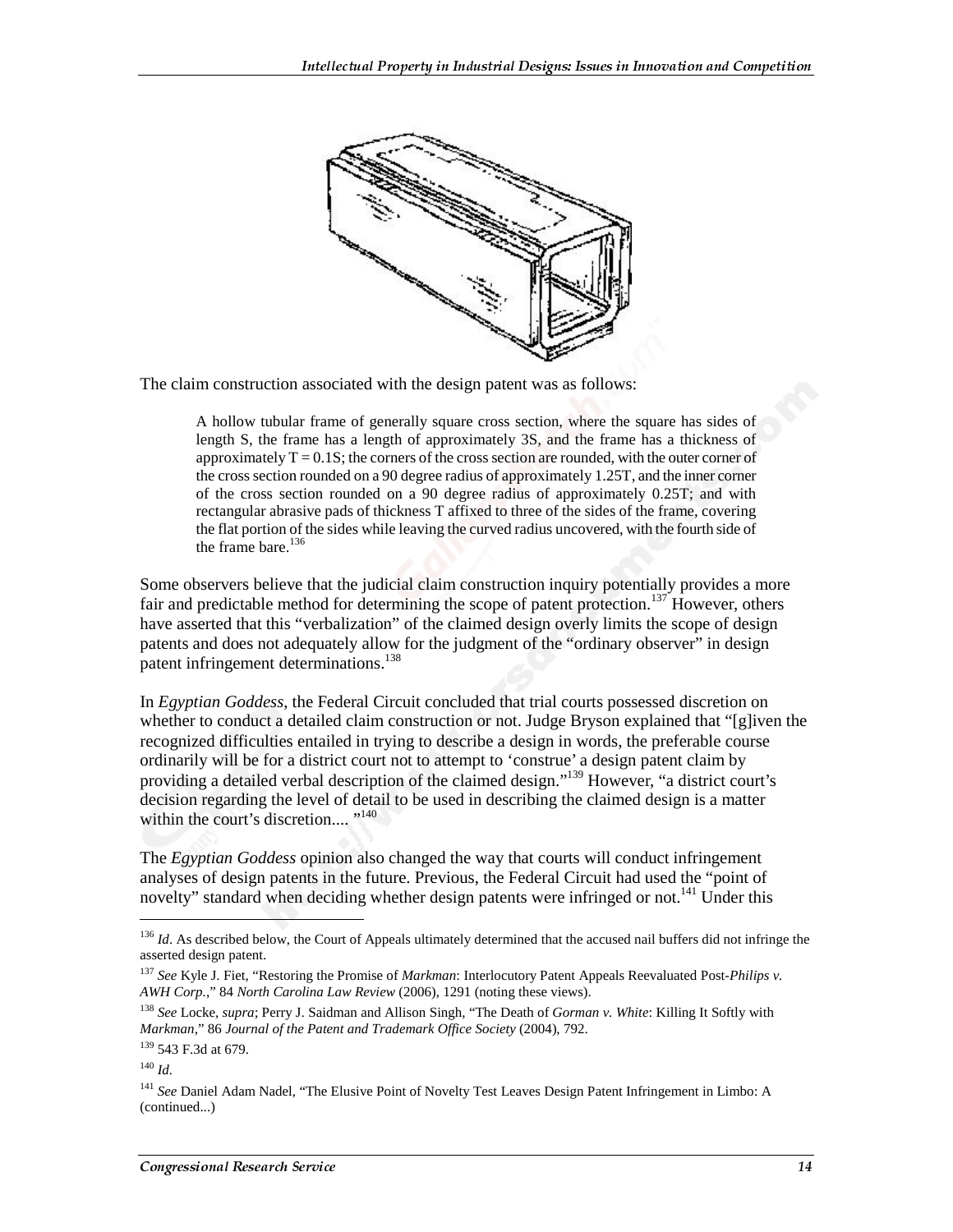standard, "no matter how similar two items look, the accused device must appropriate the novelty in the patented device" that distinguishes it from earlier designs in order to prove infringement.<sup>142</sup> The Federal Circuit had explained that the patent proprietor must set forth either a single novel design element or a combination of known elements that collectively present a "non-trivial advance over the prior art."<sup>143</sup> If the design element or elements asserted by the patent proprietor do not meet this standard, then the court will reach a judgment of noninfringement.

In the *Egyptian Goddess* case, the patent proprietor's asserted point of novelty was the combination of four of the claimed design's elements: (1) an open and hollow body, (2) square cross-section, (3) raised rectangular pads, and (4) exposed corners. Applying Federal Circuit precedent, the trial court determined that an earlier design patent directed towards a nail buffer disclosed all of these elements, with the exception that it was triangular, rather than square in cross-section. Observing that a number of other references illustrated nail buffers with square cross-sections, the court rejected the asserted "point of novelty" and rendered a judgment of noninfringement.<sup>144</sup>

As it had come to be applied by the Federal Circuit, the "point of novelty" standard had been criticized on a number of grounds. Some commentators believed that this approach confused validity and infringement standards for design patents and also resulted in a narrow scope of design patent protection.<sup>145</sup> However, other observers explained that design patents contain general illustrations that do not specify the distinctions between the patented design and the state of the art. They favored a rule that ensures that there will be no finding of infringement when the accused design has the same overall appearance of both the design patent and earlier designs, particularly because they both use features found in well-known predecessors.<sup>146</sup>

In response to critiques of the "point of novelty" standard, the Federal Circuit explicitly rejected this test in *Egyptian Goddess*. The Court of Appeals instead concluded that "the 'ordinary observer' test should be the sole test for determining whether a design patent has been infringed."147 Although some commentators believe this ruling is not of particular practical significance,<sup>148</sup> other observers believe that *Egyptian Goddess* had made design patents more attractive because, in their view, it is now easier for a court to reach a conclusion of infringement.<sup>149</sup>

#### (...continued)

ł

Critique of *Lawman Armor Corporation v. Winner International, LLC*," 17 *Federal Circuit Bar Journal* (2008), 343.  $142$  Litton Sys., Inc. v. Whirlpool Corp., 728 F.2d 1423, 1444 (Fed. Cir. 1984) (citation omitted).

<sup>143</sup> Egyptian Goddess, 498 F.3d at 1357.

<sup>144</sup> *Id.* at 1358.

<sup>145</sup> *See* Aaron Cook, "Points of Novelty, *Lawman Armor*, and the Destruction of Design Patents," 12 *Journal of Technology Law & Policy* (2007), 103.

<sup>146</sup> *See* Amicus Brief of Elite Group, Inc. and Sensio, Inc. in *Egyptian Goddess, Inc. v. Swisa, Inc.*, No. 2006-1562, 2008 WL 545143 (Fed. Cir. 2008).

<sup>147 543</sup> F.3d at 678.

<sup>148</sup> *See* Robert Scheffel, "Clear as Mud: Federal Circuit Issues *Egyptian Goddess* Decision," *Intellectual Property Alert*  (Sept. 22, 2008).

<sup>149</sup> *See* Erin Coe, "Federal Circuit Examines Design Patent Test," *IP Law 360* (June 2, 2008).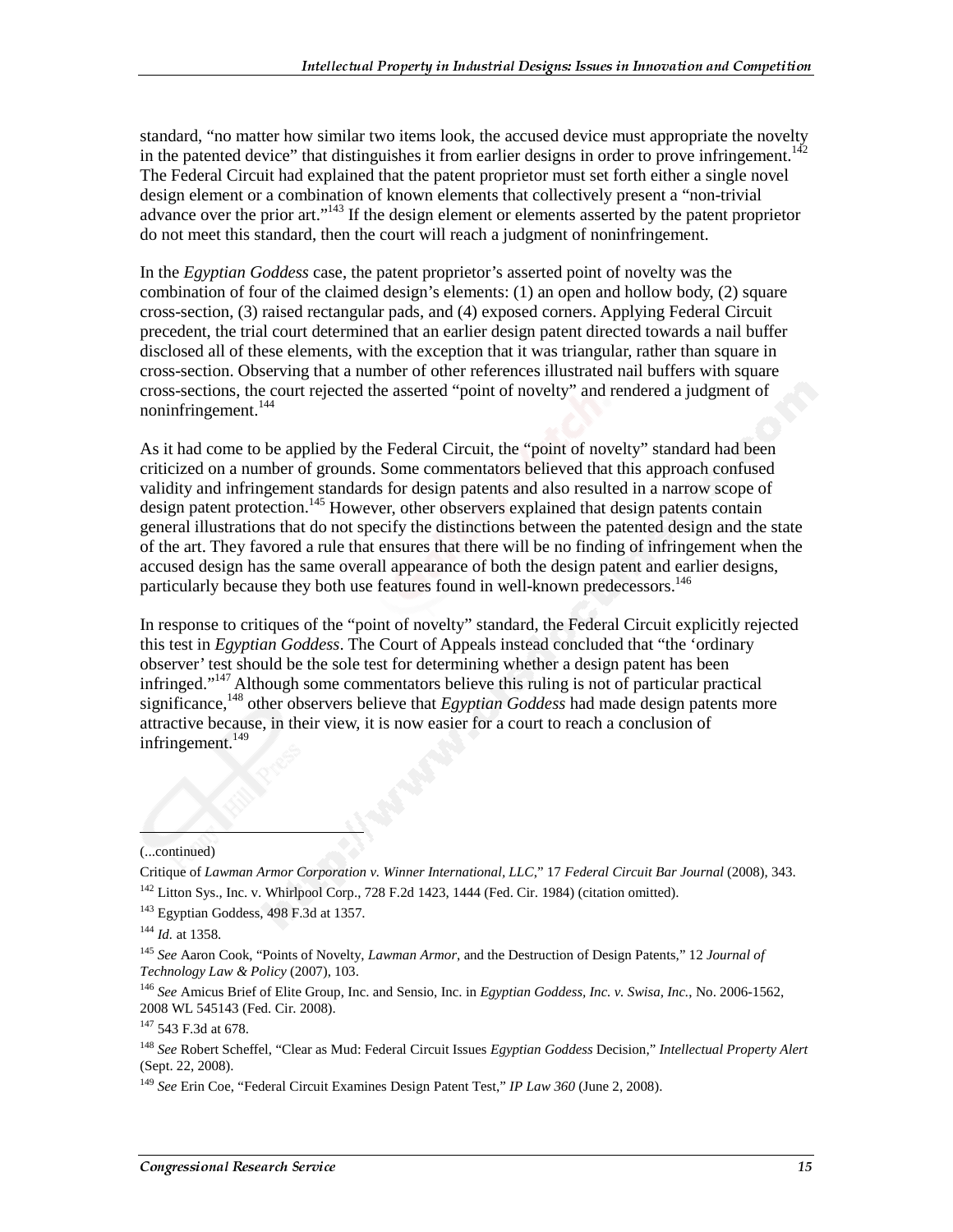### **Issues in Innovation and Competition**

Current congressional interest in industrial designs spans a number of different issues and industries. This breadth of interest in strengthening intellectual property rights for industrial designs arguably reflects the changing nature of the U.S. economy. Given the increasing sophistication of foreign manufacturing, the protection of industrial designs provides one mechanism for sustaining competitive domestic design-based industries. As attorney Regan Keebaugh explains, "[i]f economic reality means the United States can no longer compete in the production side of manufacturing, then one way to maintain jobs in the manufacturing industry is through developing a strong design industry to ensure that products made overseas are designed in the United States."<sup>150</sup>

Intellectual property laws are said to promote innovative industries by establishing exclusive rights in new inventions, industrial designs, and other creations. Absent such rights, "free riders" could easily duplicate and exploit the innovative developments of others. Further, because they incurred no design and development costs, copyists could likely undersell the original innovator. The resulting inability of innovators to capitalize on their creations would lead to an environment where too little research and development occurs.<sup>151</sup> Intellectual property rights may also encourage others to design around these proprietary interests, pointing the way to new products, markets, economies of production and even entire industries.<sup>1</sup>

Although the established intellectual property paradigms of copyrights, trademarks, and patents provide protection for traditional works of authorship, brand names, and inventions, they also limit or deny protection for other sorts of subject matter. As this report has explained, copyright, trade dress, and design patent law to varying degrees deny protection to industrial designs with a functional component.153 *Sui generis* protection systems may potentially fill gaps that may not have been anticipated by the framers of the traditional intellectual property regimes.<sup>154</sup>

*Sui generis* protection regimes also offer a potential advantage when compared to the copyright, trademark, and patent statutes. Although the established forms of intellectual property apply broadly to numerous industries and types of innovations,<sup>155</sup> *sui generis* protection regimes may be more precisely tailored to meet the needs of particular industries. For example, the acquisition of rights could be designed to fit the perceived needs of particular industries, the scope and term of protection may be particular product cycles, and competitors and consumers could enjoy the privilege to use protected subject matter in certain circumstances.<sup>156</sup>

<sup>150</sup> Keebaugh, *supra*, at 257.

<sup>151</sup> *See* Rebecca S. Eisenberg, "Patents and the Progress of Science: Exclusive Rights and Experimental Use," 56 *University of Chicago Law Review* 1017 (1989).

<sup>152</sup> *Id*.

<sup>&</sup>lt;sup>153</sup> See supra notes 24-28 (copyright); 36-38 (trade dress); 42-44 (design patents) and accompanying text.

<sup>154</sup> *See generally* J.H. Reichman, "Legal Hybrids Between the Patent and Copyright Paradigms," 94 *Columbia Law Review* (1994), 2432.

<sup>155</sup> *See* CRS Report RL33996, *Patent Reform in the 110th Congress: Innovation Issues*, by John R. Thomas and Wendy H. Schacht.

<sup>&</sup>lt;sup>156</sup> See generally Mark D. Janis and Stephen Smith, "Technological Change and the Design of Plant Variety Protection Regimes," 82 *Chicago-Kent Law Review* (2007), 1557.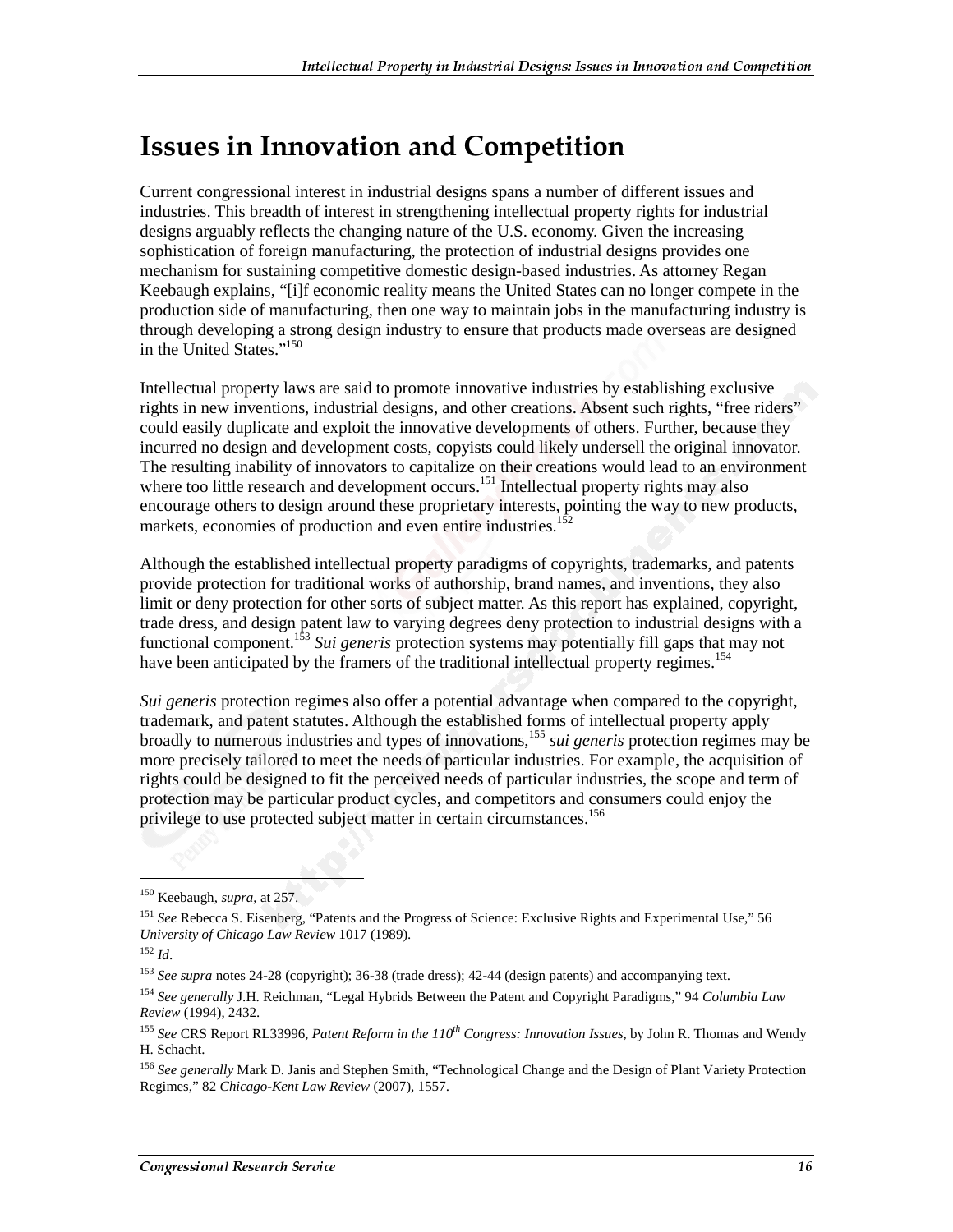Policy makers may also appreciate that the designs of previous *sui generis* regimes have tended to be based upon one of the established intellectual property paradigms. For example, the rights established under the Semiconductor Chip Protection Act of 1984<sup>157</sup> are similar to copyright.<sup>158</sup> On the other hand, both the design and plant patent systems were incorporated into the existing utility patent laws and therefore follow a patent-like model.<sup>159</sup> Some observers believe that copyright- or trademark-like protection represents the most appropriate scheme of protection for industrial designs because neither regime requires courts or government officials to analyze the merits of "creative expression applied to goods."<sup>160</sup> On the other hand, other experts believe that the design patent law, which does entail an analysis of whether an industrial design would have been obvious to a skilled artisan,<sup>161</sup> has historically served as the "best option" for protecting industrial designs. $162$ 

Although the establishment of *sui generis* regimes may reduce harmful free riding that results in reduced investment in innovation, experts have also expressed concerns about the expansion of intellectual property rights. They observe that the primary mechanism through which intellectual property rights create incentives to innovate is to limit the ability of others to participate in the marketplace.<sup>163</sup> From the perspective of the government, such systems are inexpensive when compared to prizes or other potential incentives.<sup>164</sup> Yet they also limit the ability of firms to compete and possibly raise prices and limit the products available to the public, at least in the short term. $165$ 

In this regard, it should be appreciated that the traditional intellectual property regimes often did not leave certain subject matter outside the scope of protection by accident. Rather, this circumstance resulted from a purposeful legislative choice.<sup>166</sup> For example, the patent statute stipulates that designs that would have been obvious to a skilled artisan should not be awarded proprietary rights.<sup>167</sup> The Supreme Court recently explained this rule as resulting from the judgment that "[w]ere it otherwise patents might stifle, rather than promote, the progress of useful arts."168 To the extent that proposed *sui generis* regimes lower this threshold and award

162 Saidman, *supra*, at 303.

<sup>157 98</sup>th Congress, P.L. 620, 98 Stat. 3347 (codified as amended at 17 U.S.C. § 901 *et seq.*).

<sup>&</sup>lt;sup>158</sup> See Leon Radomsky, "Sixteen Years After the Passage of the U.S. Semiconductor Chip Protection Act: Is International Protection Working?," 15 *Berkeley Technology Law Journal* (2000), 1049.

<sup>159</sup> *See* Jonathan D. Carpenter, "Intellectual Property: The Overlap Between Utility Patents, Plant Patents, the PVPA, and Trade Secrets and the Limitations on the Overlap," 81 *North Dakota Law Review* (2005), 171.

<sup>&</sup>lt;sup>160</sup> Daniel H. Brean, "Enough is Enough: Time to Eliminate Design Patents and Rely on More Appropriate Copyright and Trademark Protection for Product Designs," 16 *Texas Intellectual Property Law Journal* (2008), 325.  $161$  35 U.S.C. § 103(a) (2006).

<sup>163</sup> *See* Steven Wilf, "The Making of the Post-War Paradigm in American Intellectual Property Law," 31 *Colombia Journal of Law & the Arts* (2008), 139.

<sup>164</sup> *See* Michael Abramowicz, "Perfecting Patent Prizes," 56 *Vanderbilt Law Review* (2003), 115.

<sup>165</sup> *See* Peter K. Yu, "The International Enclosure Movement," 82 *Indiana Law Journal* (2007), 827.

<sup>166</sup> *See* Feist Publications, Inc. v. Rural Telephone Service Co., 499 U.S. 340, 349 (1991) (explaining that the inability of copyright to protect facts *per se* is not an unforeseen byproduct of the statutory scheme, but rather an essential characteristic of the copyright system).

 $167$  35 U.S.C. § 103 (2006).

<sup>168</sup> KSR International Co. v. Teleflex Inc., 127 S.Ct. 1727, 1746 (2007).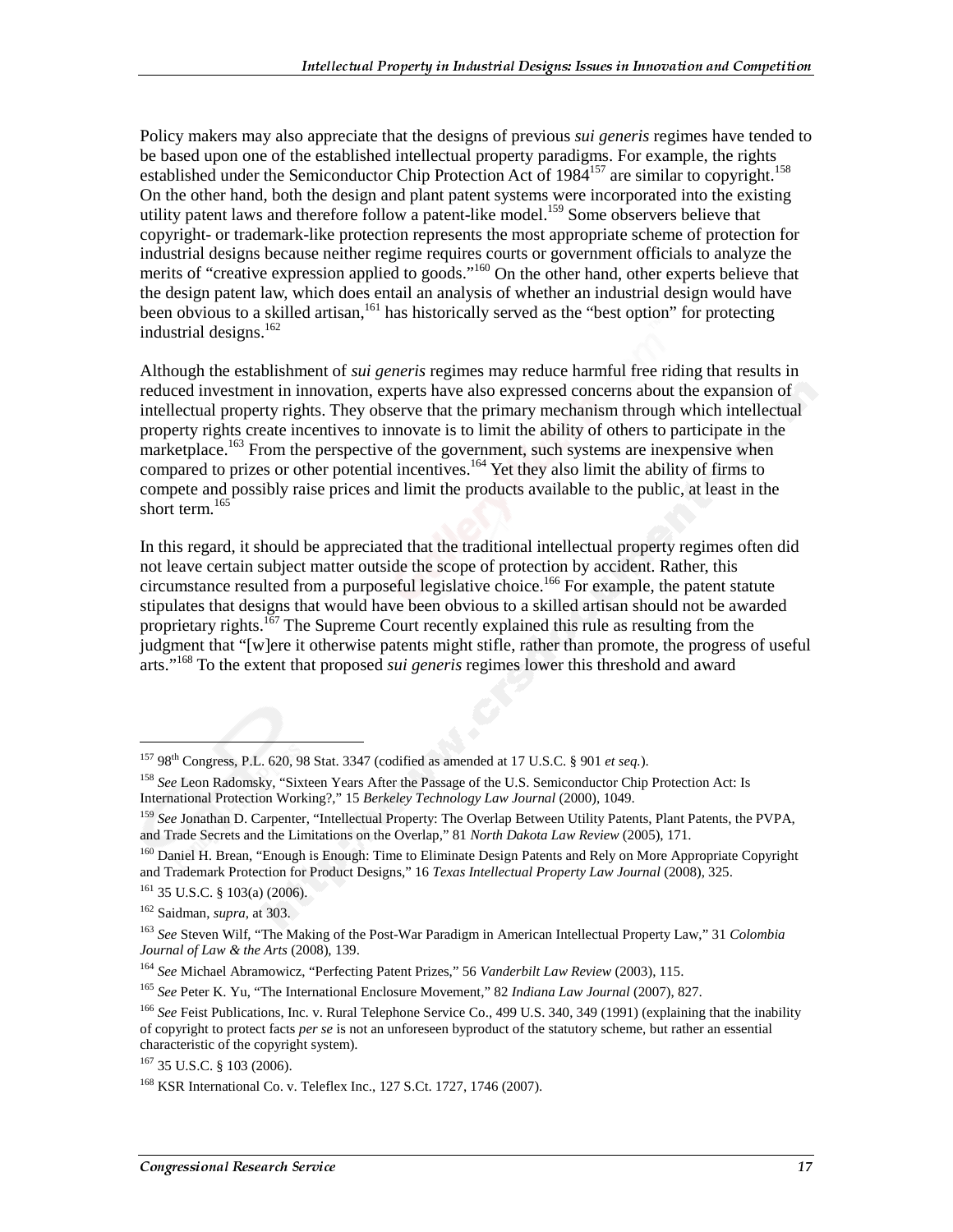proprietary rights in "subpatentable" innovations, they may diminish the public domain and hamper both future innovation and competition.<sup>169</sup>

Finally, congressional award of proprietary rights to some industries may inspire additional lobbying efforts by others. Other sorts of potentially innovative products—including databases and other compilations of information; $170$  perfumes, colognes, and scents; $171$  and computer software<sup>172</sup>—are among those that, at least according to some observers, do not interface well with the traditional copyright, trademark, and patent regimes. Mark Janis, a member of the faculty of the University of Iowa College of Law, explains that once one industry has made its case for a *sui generis* regime of intellectual property rights, "[i]t takes little imagination to extend this reasoning to justify the creation of a multitude of additional second tier ... regimes having specialized subject matter requirements."173 Determining which industries, if any, deserve *sui generis* rights outside the established intellectual property paradigms ultimately remains a matter of legislative judgment.

## Legislation

#### **P.L. 110-434, 110th Congress**

S. 1640 (Leahy), Vessel Hull Design Protection Amendments of 2008. A bill to amend chapter 13 of title 17, United States Code (relating to the vessel hull design protection), to clarify the definitions of a hull and a deck. Introduced on June 18, 2007. Reported by Senator Leahy from the Committee on the Judiciary on October 4, 2007. Passed the Senate on October 4, 2007, and was received in the House on October 5, 2007.

H.R. 6541 (Berman), Vessel Hull Design Protection Amendments of 2008. A bill to amend chapter 13 of title 17, United States Code (relating to the vessel hull design protection), to clarify the definitions of a hull and a deck. Introduced in the House on July 17, 2008. Passed House on July 22, 2008. Passed Senate on September 30, 2008. Signed by the President on October 16, 2008.

<sup>169</sup> *See* Mark D. Janis, "Second Tier Patent Protection," 40 *Harvard International Law Journal* (1999), 151.

<sup>170</sup> *See* Daniel J. Gervais, "The Protection of Databases," 82 *Chicago-Kent Law Review* (2007), 1109.

<sup>171</sup> *See* Thomas G. Field, Jr., "Copyright Protection for Perfumes," 45 *IDEA: The Journal of Law and Technology* (2004), 19.

<sup>172</sup> *See* Pamela Samuelson *et al.*, "A Manifesto Concerning the Legal Protection of Computer Programs," 94 *Columbia Law Review* (1994), 2308; *but see* Jane C. Ginsburg, "Four Reasons and a Paradox: The Manifest Superiority of Copyright Over *Sui Generis* Protection of Computer Software," 94 *Columbia Law Review* (1994), 2559.

<sup>173</sup> *See* Janis, *supra*, at 151.